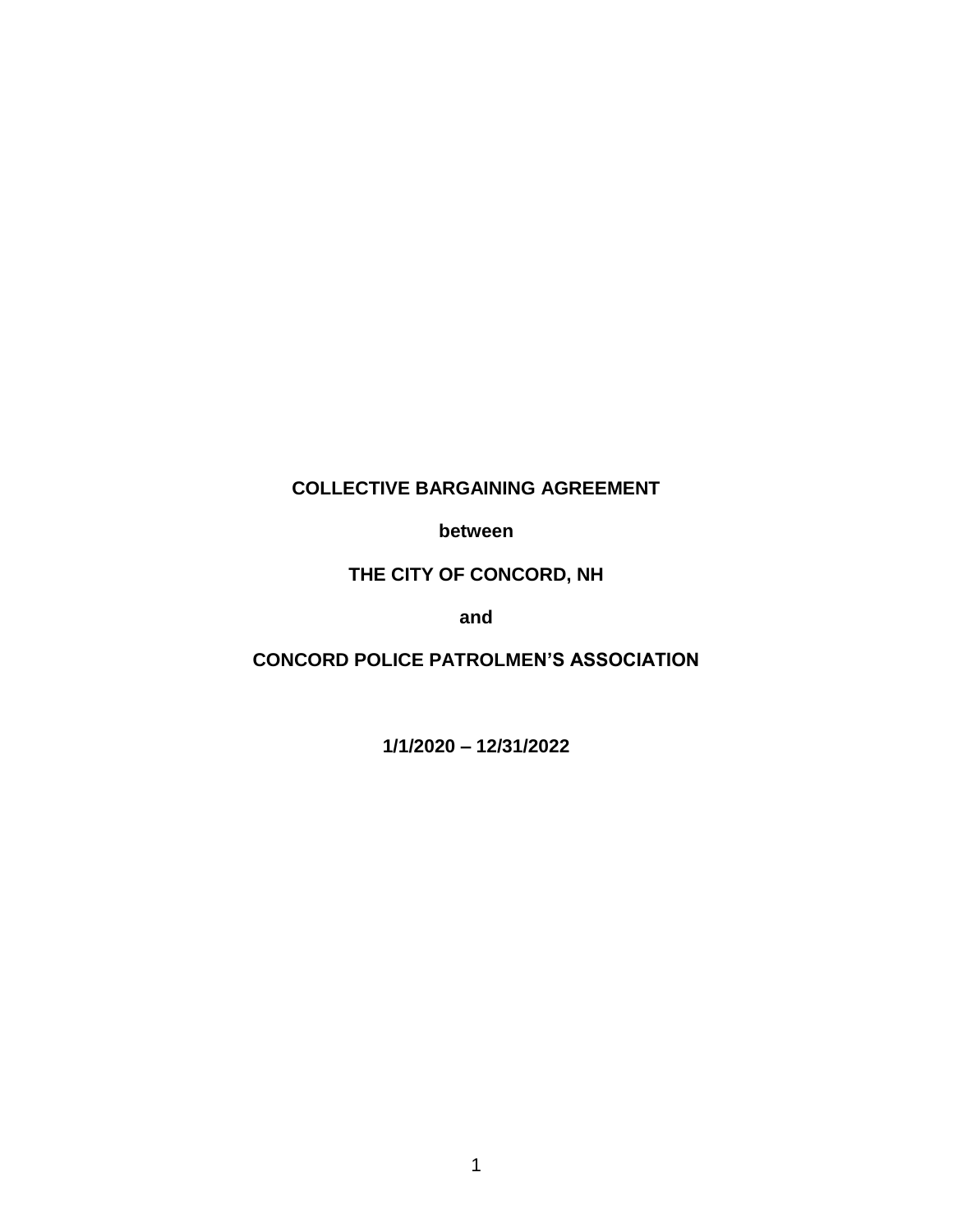# **TABLE OF CONTENTS**

| <b>ARTICLE</b> | <b>SECTION</b>                   | <b>TITLE</b>                                                                                                                                                     | <b>PAGE</b> |
|----------------|----------------------------------|------------------------------------------------------------------------------------------------------------------------------------------------------------------|-------------|
| Ι.             | 1.<br>2.                         | <b>PREAMBLE</b><br><b>Parties</b><br>Purpose                                                                                                                     | 6           |
| Ш.             | 1.<br>2.<br>3.                   | <b>RECOGNITION</b><br><b>Bargaining Unit</b><br><b>Representations &amp; Employment</b><br>Recognition                                                           | 6           |
| Ш.             | 1.<br>2.<br>3.<br>4.<br>5.       | <b>NOTICE UNDER AGREEMENT</b><br><b>Written Communication</b><br><b>Proper Notification</b><br>Change of Address<br>Minimum Information<br><b>Union Officers</b> | 6           |
| IV.            | 1.                               | <b>MANAGEMENT RIGHTS</b><br><b>Retention of Rights</b>                                                                                                           | 7           |
| V.             | 1.<br>2.<br>3.                   | <b>UNION REPRESENTATION</b><br><b>Joint Meetings</b><br><b>Contract Negotiations</b><br>Grievance Investigation                                                  | 8           |
| VI.            | 1.<br>2.<br>3.                   | <b>DUES DEDUCTIONS</b><br>Authorization<br>Remittance<br>Indemnification                                                                                         | 8           |
| VII.           | 1.<br>2.<br>3.                   | <b>WAGES</b><br>Across-the-Board Increase<br><b>Educational Assistance</b><br><b>Educational Degree Bonus</b>                                                    | 9           |
| VIII.          | 1.<br>2.                         | <b>HOURS OF WORK</b><br>Hours of Work<br><b>Patrol Schedule</b>                                                                                                  | 11          |
| IX.            | 1.<br>2.<br>3.<br>4.<br>5.<br>6. | <b>OVERTIME AND CALLBACK</b><br>General<br><b>Overtime Rate</b><br><b>Flex Time</b><br><b>Callback Time</b><br>Off Duty Communications<br><b>Canine Officer</b>  | 13          |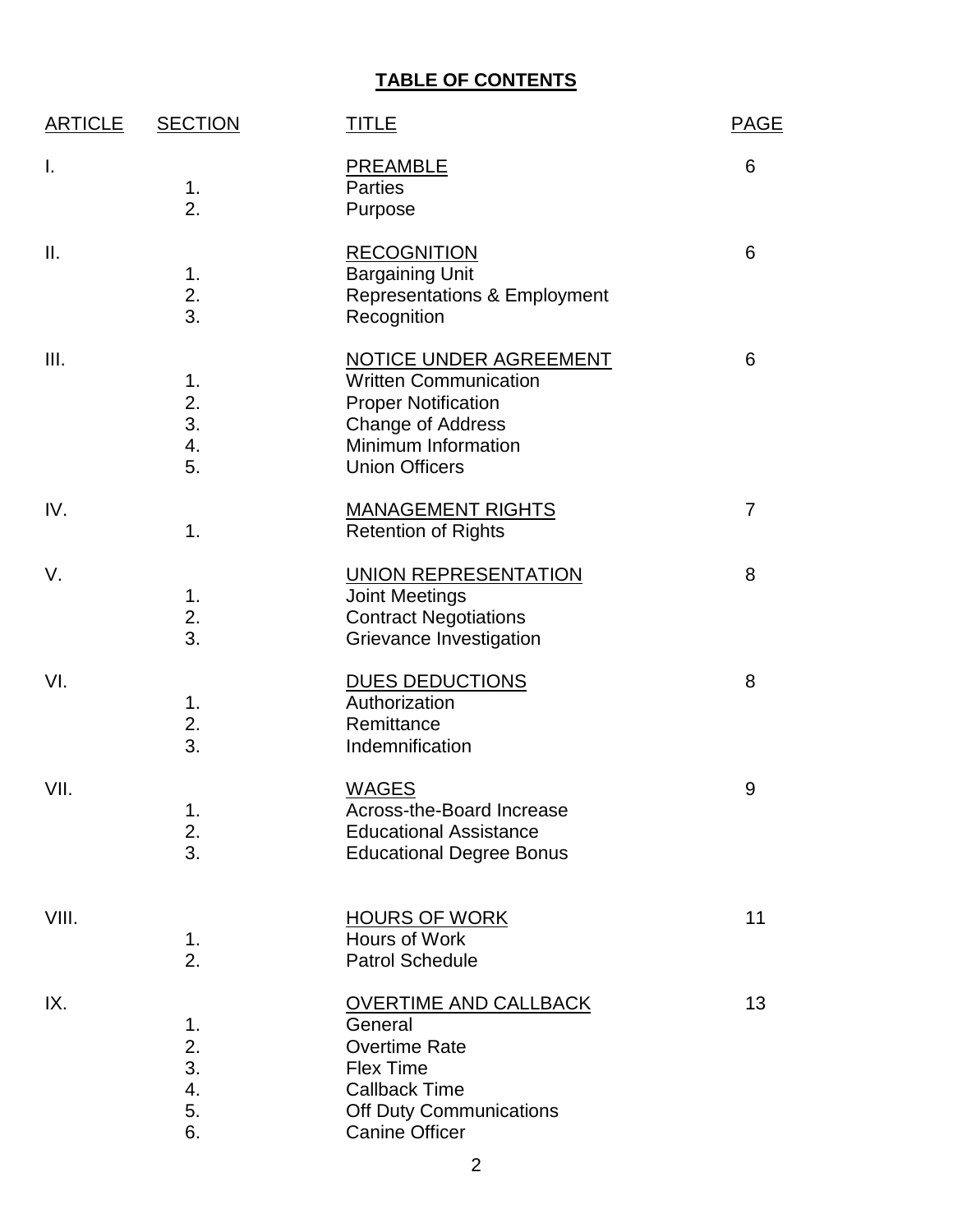| <b>ARTICLE</b> | <b>SECTION</b>                               | <b>TITLE</b>                                                                                                                                                                                                   | <b>PAGE</b> |
|----------------|----------------------------------------------|----------------------------------------------------------------------------------------------------------------------------------------------------------------------------------------------------------------|-------------|
| Х.             | 1.<br>2.<br>3.                               | OUT-OF-CLASSIFICATION WORK<br><b>Definition</b><br>Payment<br><b>Limitation on Applicability</b>                                                                                                               | 14          |
| XI.            | 1.                                           | <b>WITNESS FEES</b><br>Procedure                                                                                                                                                                               | 15          |
| XII.           | 1.<br>2.                                     | <b>HOLIDAYS</b><br><b>Observed Holidays</b><br><b>Floating Holidays</b><br>1. a.<br>Eligibility<br>2.1<br><b>Non-Patrol Assignments</b><br>2.2<br><b>Patrol Assignments</b><br>2.3<br><b>Method of Payment</b> | 15          |
| XIII.          | 1.<br>2.<br>3.<br>4.                         | <b>ANNUAL LEAVE</b><br>Formula<br>Procedure<br><b>Holiday Occurrence</b><br><b>End of Employment Applications</b><br>4.1 Death<br>4.2 Other Separation                                                         | 16          |
| XIV.           | 1.<br>2.<br>3.<br>4.                         | <b>SICK LEAVE</b><br><b>Sick Leave Use</b><br>1.1 Definition<br>Procedure<br>Proof of Illness<br><b>Retirement Severance Agreement</b>                                                                         | 18          |
| XV.            | 1.<br>2.                                     | <b>BEREAVEMENT</b><br>Leave<br>Definition                                                                                                                                                                      | 19          |
| XVI.           | 1.                                           | <b>SUBSTITUTIONS</b><br>General                                                                                                                                                                                | 20          |
| XVII.          | 1.<br>2.<br>3.<br>4.<br>5.<br>6.<br>7.<br>8. | <b>GRIEVANCE PROCEDURE</b><br><b>Definition</b><br>Step 1<br>Step 2<br>Step 3<br>Step 4<br>Step 5<br>Step 6 Arbitration<br><b>Time Limits</b>                                                                  | 21          |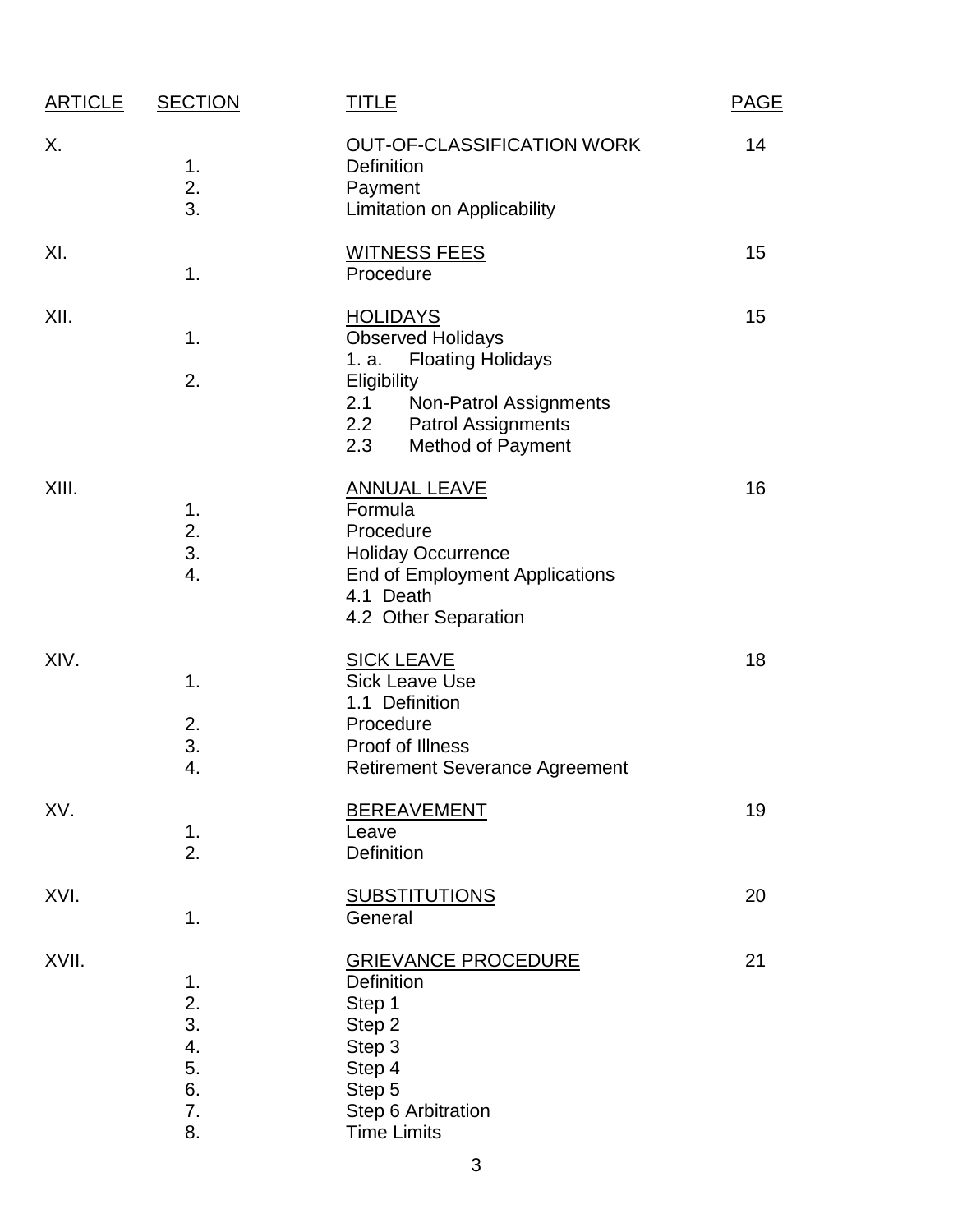| <b>ARTICLE</b> | <b>SECTION</b>                   | <b>TITLE</b>                                                                                                                                                                                 | <b>PAGE</b> |
|----------------|----------------------------------|----------------------------------------------------------------------------------------------------------------------------------------------------------------------------------------------|-------------|
|                | 9.<br>10.                        | <b>Right of Employer</b><br><b>Exclusions</b>                                                                                                                                                |             |
| XVIII.         | 1.<br>2.<br>3.                   | <b>SENIORITY</b><br><b>Type</b><br>Loss of Seniority<br>Application                                                                                                                          | 23          |
| XIX.           | 1.<br>2.<br>3.<br>4.<br>5.<br>6. | <b>REDUCTION IN FORCE</b><br>Procedure<br><b>Employee Prerogatives</b><br><b>Return to Bargaining Unit</b><br><b>Order of Recall</b><br><b>Stipulations</b><br><b>Notification of Recall</b> | 23          |
| XX.            | 1.                               | <b>BULLETIN BOARD</b><br><b>Bulletin Board</b>                                                                                                                                               | 24          |
| XXI.           | 1.<br>2.<br>3.<br>4.             | UNIFORMS - EQUIPMENT<br>Items to be Provided<br>Items to be Returned<br><b>Cleaning of Uniforms</b><br><b>Clothing Allowance</b>                                                             | 24          |
| XXII.          | 1.                               | <b>ACCESS TO PREMISES</b><br>Provisions                                                                                                                                                      | 25          |
| XXIII.         | 1.<br>2.<br>3.                   | <b>INTERNAL UNION BUSINESS</b><br><b>Duty Hours</b><br>City Facilities, Vehicles and Equipment<br><b>Union Leave</b>                                                                         | 25          |
| XXIV.          | 1.                               | <b>NO STRIKES</b><br><b>No Strikes</b>                                                                                                                                                       | 25          |
| XXV.           | 1.                               | <b>WAIVER OF AGREEMENT</b><br>Waiver                                                                                                                                                         | 26          |
| XXVI.          | 1.                               | <b>FINAL RESOLUTION</b><br>General                                                                                                                                                           | 26          |
| XXVII.         | 1.<br>2.                         | <b>MID TERM BARGAINING</b><br>Procedure<br><b>Dispute Resolution</b>                                                                                                                         | 26          |
| XXVIII.        |                                  | LABOR MANAGEMENT COMMITTEE                                                                                                                                                                   | 26          |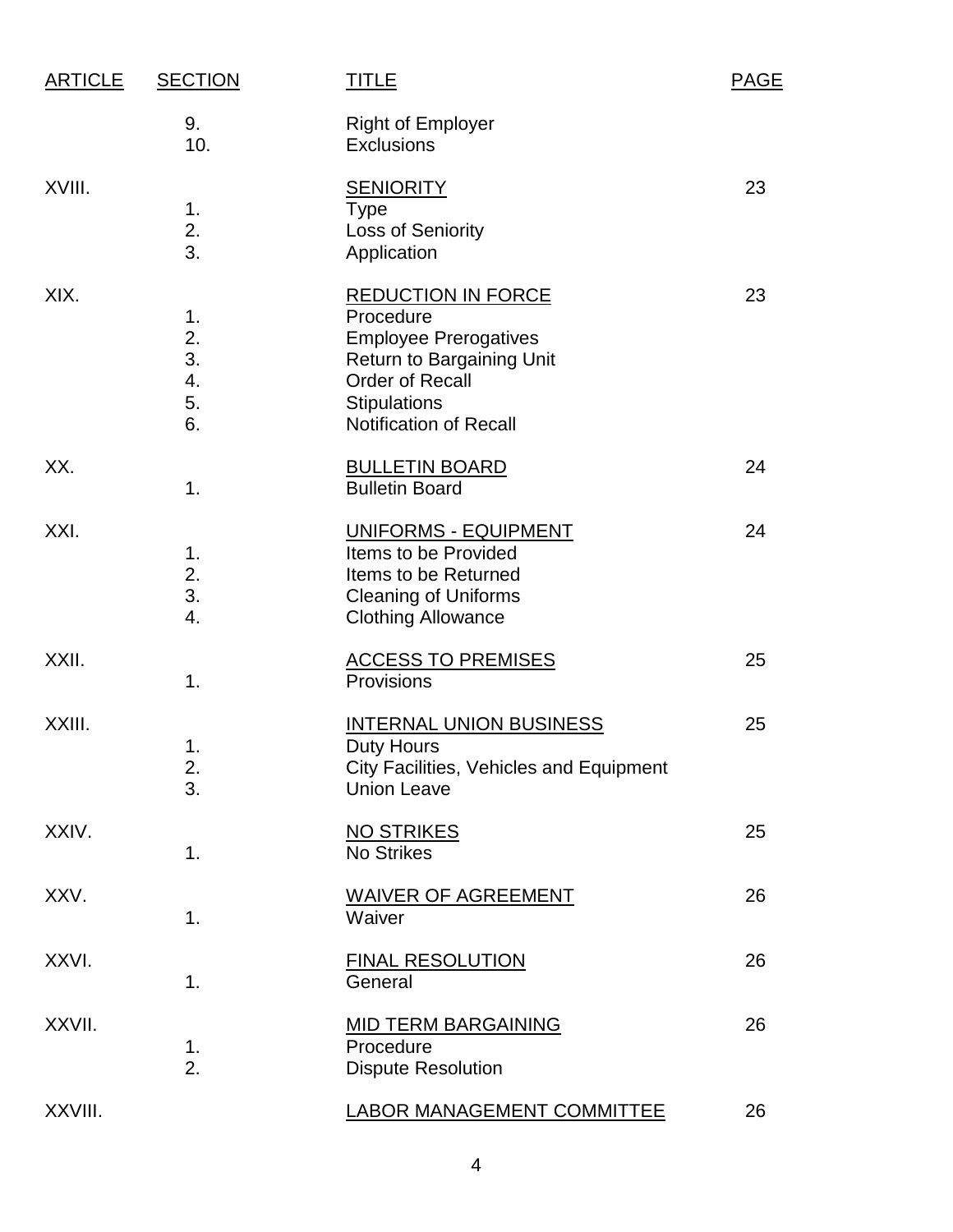| <b>ARTICLE</b> | <b>SECTION</b>         | <b>TITLE</b>                                                                                                                              | <b>PAGE</b>    |
|----------------|------------------------|-------------------------------------------------------------------------------------------------------------------------------------------|----------------|
| XXIX.          |                        | <b>MASTER POLICE OFFICER</b>                                                                                                              | 27             |
| XXX.           |                        | <b>MARKET ADJUSTMENT</b>                                                                                                                  | 28             |
| XXXI.          | 1.<br>$\overline{2}$ . | <b>HEALTH INSURANCE</b><br>General<br><b>Beneflex Program</b>                                                                             | 28             |
| XXXII.         |                        | <b>RETIREMENT BADGE</b>                                                                                                                   | 30             |
| XXXIII.        |                        | EVALUATIONS & COMMAND AREA DESK<br><b>NOTES</b>                                                                                           | 30             |
| XXXIV.         |                        | <b>RESIDENCY</b>                                                                                                                          | 30             |
| XXV.           |                        | <b>LIABILITY AND INDEMNIFICATION</b>                                                                                                      | 30             |
| XXXVI.         | 1.<br>2.<br>3.         | <b>TERM OF AGREEMENT</b><br><b>Duration</b><br>Termination<br><b>Negotiations</b>                                                         | 31             |
|                |                        | LETTERS OF UNDERSTANDING<br><b>Personnel Investigations</b><br><b>Community Policing</b>                                                  | 32<br>34       |
|                |                        | Appendix A - Wage Scale Effective Jan. 2020<br>Appendix B - Wage Scale Effective Jan. 2021<br>Appendix C - Wage Scale Effective Jan. 2022 | 35<br>36<br>37 |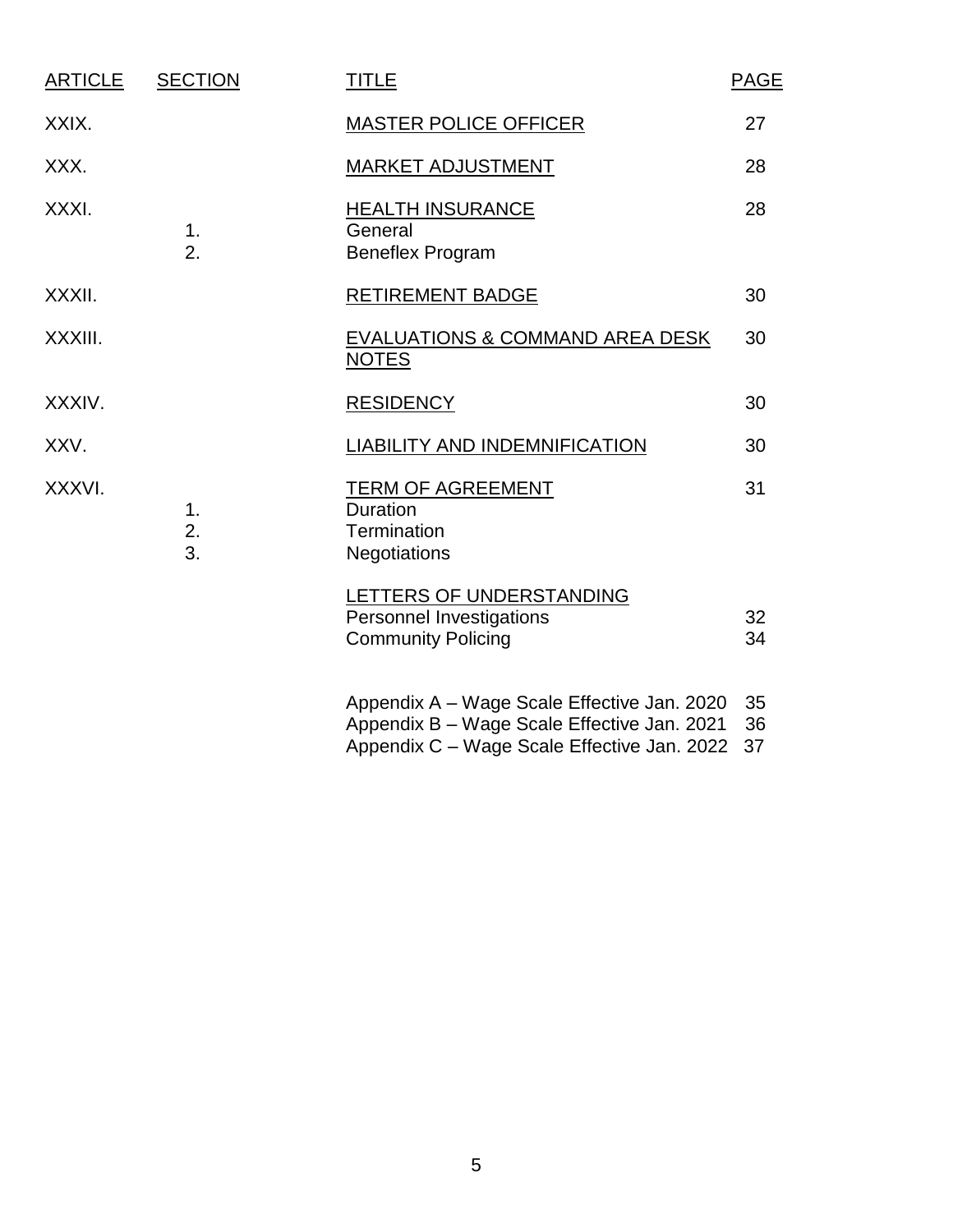# ARTICLE I

#### PRFAMBL<sub>F</sub>

Section 1. Parties. This Agreement is entered into by and between the City of Concord, a municipal corporation of the State of New Hampshire having its principle place of business at 41 Green Street, Concord, New Hampshire, hereinafter referred to as "EMPLOYER" and the Concord Police Patrolmen's Association, hereinafter referred to as the "UNION".

Section 2. Purpose. This agreement has as its purpose the promotion of harmonious relations between the EMPLOYER and the UNION; the establishment of a workable procedure for the resolution of differences; and the setting forth of the terms of employment as provided by New Hampshire Revised Statues Annotated, Chapter 273-A.

## ARTICLE II

# RECOGNITION

Section 1. Bargaining Unit. The EMPLOYER recognizes the UNION as the exclusive bargaining agent for all full time, non probationary Employees within the single position classification of Police Officer or its successor title (herein after called "Employees" as defined pursuant to RSA 273-A:1) and excluding all other City Employees and position classifications.

Section 2. Representation and Employment. The UNION recognizes the City of Concord, N.H. as the primary EMPLOYER of all Employees within this bargaining unit.

Section 3. Recognition. The EMPLOYER shall have no obligation to bargain with and shall not bargain or enter into agreements with any committee of the UNION unless such persons have demonstrated specific designation by the UNION as authorized representatives for such purposes.

#### **ARTICLE III**

#### NOTICE UNDER AGREEMENT

Section 1. Written Communications. For purposes of this Agreement, all written correspondence, except as otherwise provided for in this Agreement, shall be addressed to:

- FOR THE CITY: Director of Human Resources & Labor Relations 41 Green Street Concord, New Hampshire 03301
- FOR THE CITY: Chief of Police 35 Green Street Concord, New Hampshire 03301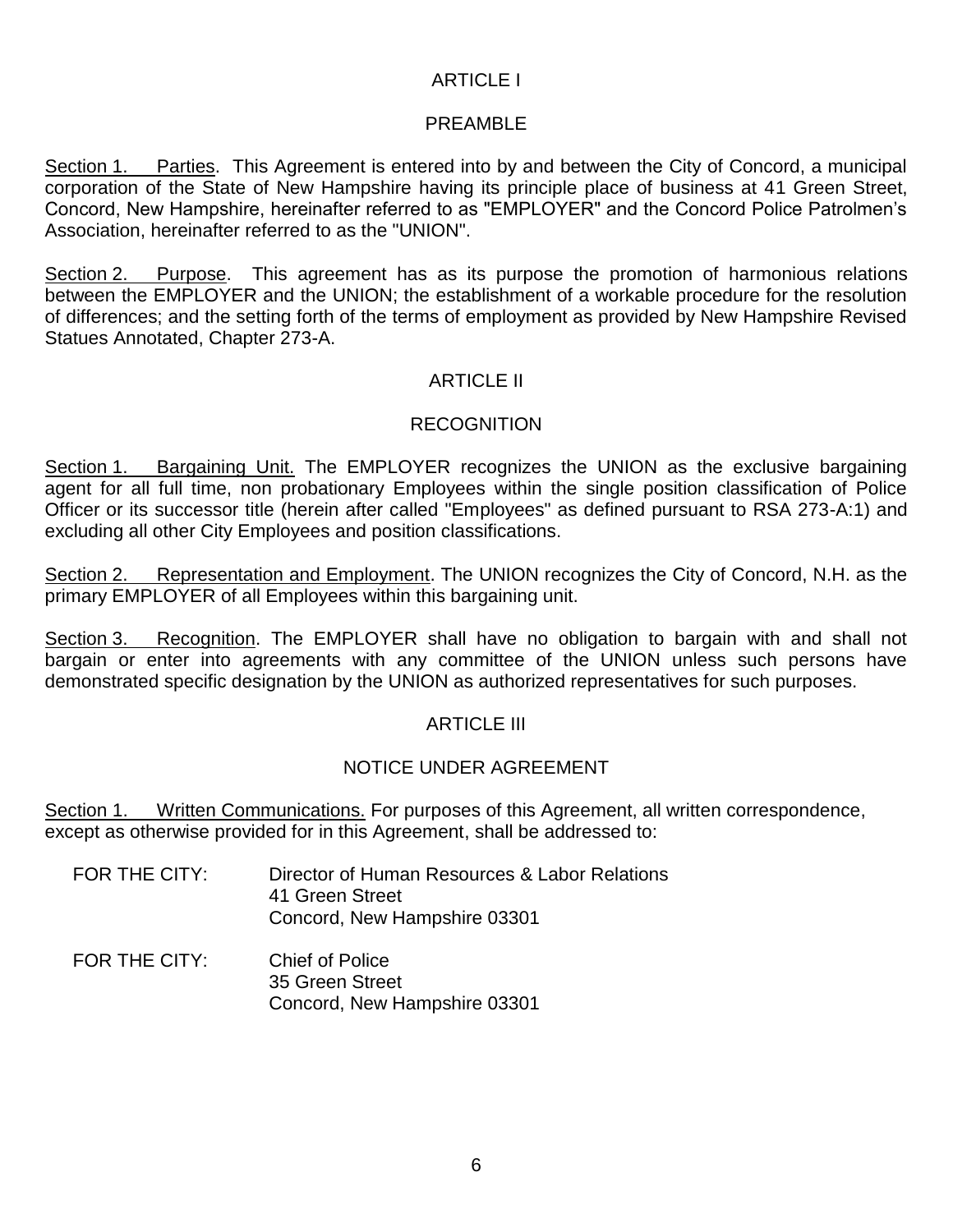FOR THE UNION: President Concord Police Patrolmen's Association P.O. Box 981 Concord, N.H. 03302-0981

UNION ALTERNATE: Vice President Concord Police Patrolmen's Association P.O. Box 981 Concord, N.H. 03302-0981

Section 2. Proper Notification. All written notices to the EMPLOYER or UNION, respectively, will be deemed to have been properly given if delivered to the Chief of Police or the President of the UNION with copies sent to the Director of Personnel and Labor Relations and to the Vice President of the UNION.

Section 3. Change of address. Either Party, by written notice to the other Party, may change the address to which future written correspondence or written notices are to be mailed or delivered.

Section 4. Minimum Information. All written communications between the parties shall contain the following minimal elements:

- A. Name and title of addressee.
- B. Name and title of the sender.
- C. Date.
- D. A statement as to the subject and purpose of the correspondence.
- E. Signature of the sender.

Section 5. Union Officers. A written list of UNION officers shall be furnished to the EMPLOYER immediately after their designation and the UNION shall notify the EMPLOYER immediately of any change.

## ARTICLE IV

#### MANAGEMENT RIGHTS

Section 1. Retention of Rights. The EMPLOYER hereby retains and reserves unto itself, all powers, rights, authority, duties and responsibilities conferred upon and vested in it by the laws and the constitution of the State of New Hampshire and of the United States, and shall not be deemed to be limited in any way in the exercise of the regular and customary functions of the municipal management. Further, all rights, which ordinarily vest in and are exercised by public employers except such as are specifically relinquished herein, are reserved to and remain vested in the EMPLOYER. The EMPLOYER retains the right to exercise managerial policy within its exclusive prerogative to manage its affairs efficiently and economically including, but not limited to, the use of technology, and EMPLOYER'S organizational structure, and selection, assignment, number, direction and discipline of its personnel; to determine the methods and means of operations; to determine work schedules, work shifts and numbers of hours to be worked. Further, the EMPLOYER retains the right to adopt, change, enforce or discontinue any rules, regulations, procedures and policies not in direct conflict with any provisions of this Agreement, or existing applicable statutory law as delineated under N.H. Revised Statutes Annotated or U.S. Code, so as to continue public control of the City of Concord Police Department.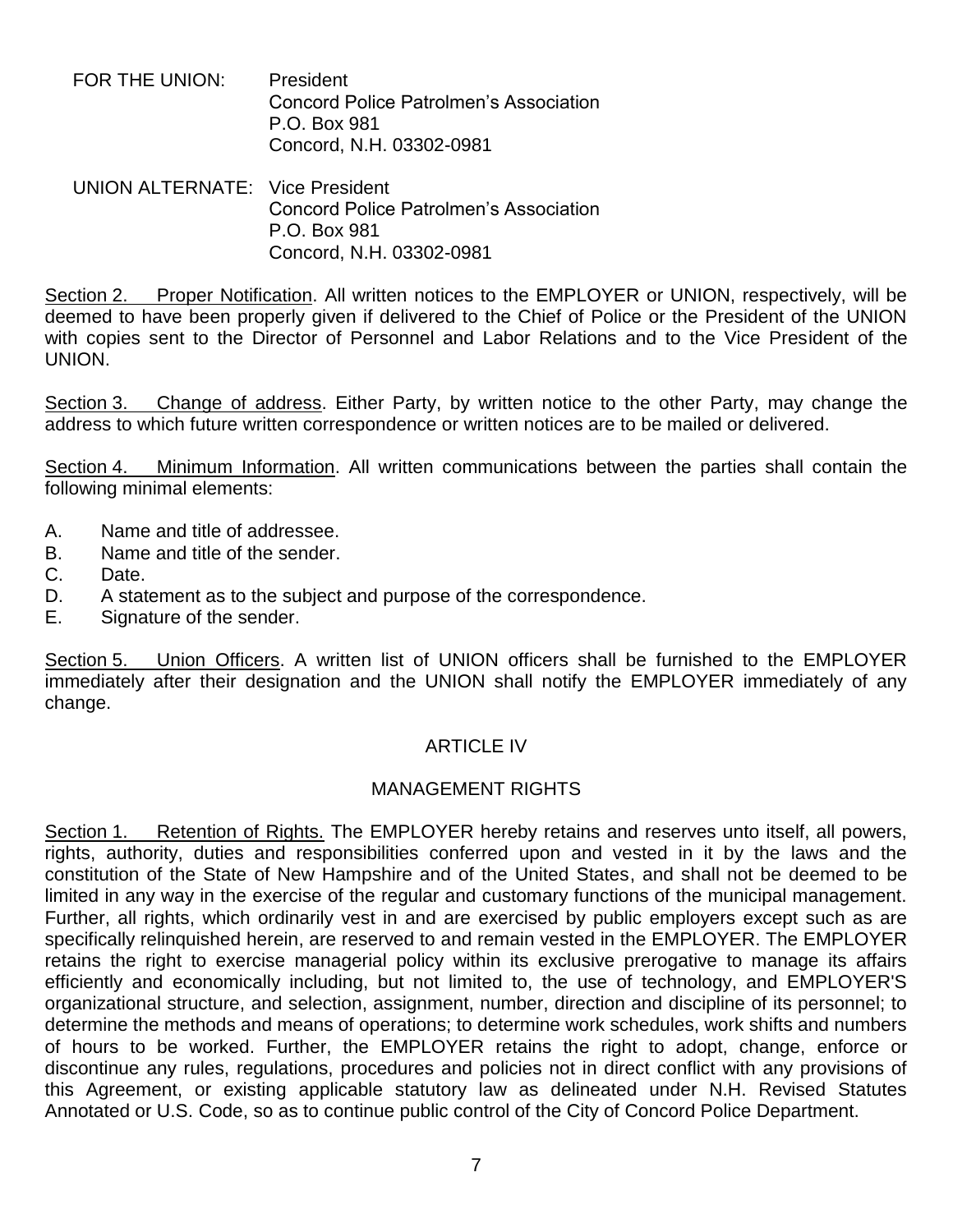This enumeration of management's rights shall not be deemed to exclude other management rights not specifically enumerated and the Employer retains solely and exclusively all of its common law, statutory and inherent rights.

# ARTICLE V

# UNION REPRESENTATION

Section 1. Joint Meetings. An official UNION Representative shall be granted reasonable time at no loss of pay for attendance at grievance or other joint meetings which have been scheduled by mutual agreement of the parties.

Section 2. Contract Negotiations. Up to three (3) Employees may attend negotiation meetings without loss of pay. The UNION agrees that their committee shall have not more than two (2) persons from each bureau or two (2) persons from each patrol group.

Section 3. Grievance Investigation. An official UNION representative may be granted reasonable time at no loss of pay to investigate grievances subject to the sole discretion and approval of the EMPLOYER's designated representative.

## ARTICLE VI

# DUES DEDUCTIONS

Section 1. Authorization. Upon receipt of a signed voluntary authorization by an Employee, the EMPLOYER agrees to make a payroll deduction from the Employee's wages, once a week, or less often if the EMPLOYER shall so determine. The deduction shall be in an amount equal to the regular UNION dues as certified to be current by the Treasurer of the UNION. Authorization for such payroll deductions shall be in a form satisfactory to the EMPLOYER. The UNION shall provide the EMPLOYER a 30-day advance notice of changes in amount of dues deductions.

Section 2. Remittance. Payroll deductions shall be remitted by the EMPLOYER to the Treasurer of the UNION.

Section 3. Indemnification. The UNION shall save the EMPLOYER harmless against any and all claims, demands, suits or other forms of liability that shall arise out of or by reason of action taken or not taken by the EMPLOYER in reliance upon signed authorization furnished to the EMPLOYER by the UNION or an Employee or for the purpose of complying with any of the provisions of this Article.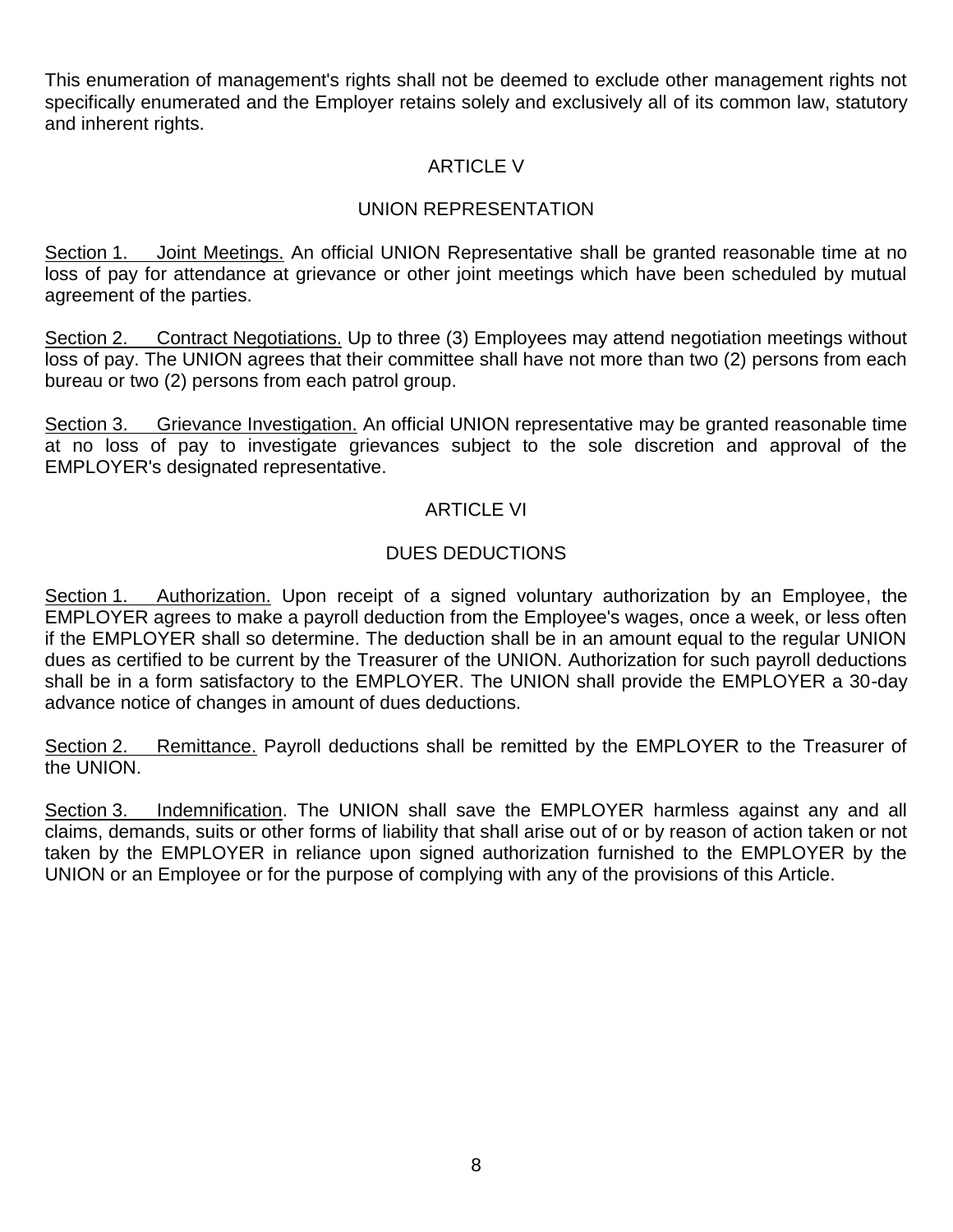# ARTICLE VII

# WAGES

Section 1. Across The Board Increase. Across the board increases (ATB) effective the first full pay period following the dates shown below:

- A. Effective the first pay period following *January 1, 2020*, all Employees shall receive a cost of living as reflected in the new wage schedule. Such adjustment is included as Appendix A, Wage Schedule. Employees, in order to qualify for any applicable retroactive payment, must be employed by the City of Concord as of ratification by both parties of this agreement.
- B. Effective the first pay period following *January 1, 2021*, all Employees shall receive a cost of living adjustment of 2.75%. Such adjustment is included as Appendix B, Wage Schedule.
- C. Effective the first pay period following *January 1, 2022*, all Employees shall receive a cost of living adjustment of 2.75%. Such adjustment is included as Appendix C, Wage Schedule.
- D. Effective the first full pay period following January 1, 2008, and each year thereafter, all employees will be eligible for a "merit" increase in accordance with the City's current practices and policies. Upon a satisfactory recommendation, each employee will be eligible to move one merit step up on the merit plan. In the event that the employee is already at the maximum step (Step 6), the employee will be eligible for a 3% merit bonus in accordance with the City's current practices and policies. Upon the successful conclusion of probation, all employees will be placed on Step 2 or higher. In the event that an employee does not receive a merit increase, he or she may appeal this decision pursuant to the current City policy.
- E. Effective 1/1/2017, members assigned to the Drug Enforcement Unit (DEU) shall receive an additional 7% of their current base pay added to their hourly wage. This additional pay shall be effective upon their assignment to DEU for the duration of the assignment. At the conclusion of their assignment to DEU, their hourly wage reverts to the appropriate hourly wage step for that individual under this agreement.
- F. Effective January 1, 2020 members who are designated as Field Training Officers (FTO) shall receive an additional 7% of their current base pay added to their hourly wage. This additional pay shall be effective only when actively engaged in the role of a FTO while overseeing an officer in FTO status. Non-FTO overtime, outside duty, court duty or non-FTO regular duty will not be paid under this formula.
- G. Effective the first pay period following January 1, 2017, members assigned to the Criminal Investigations Unit (CIU) or Youth Services Unit (YSU), excluding School Resource Officers, shall receive an additional 1.5% of their current base pay added to their hourly wage. Effective the first pay period following January 1, 2020, members assigned as School Resource Officers, and members assigned within the Community Services Division shall receive an additional 1.5% of their current base pay added to their hourly wage. This additional pay shall be effective upon their assignment to CID/CSD for the duration of the assignment. At the conclusion of their assignment to CID/CSD, their hourly wage reverts to the appropriate hourly wage step for that individual under this agreement.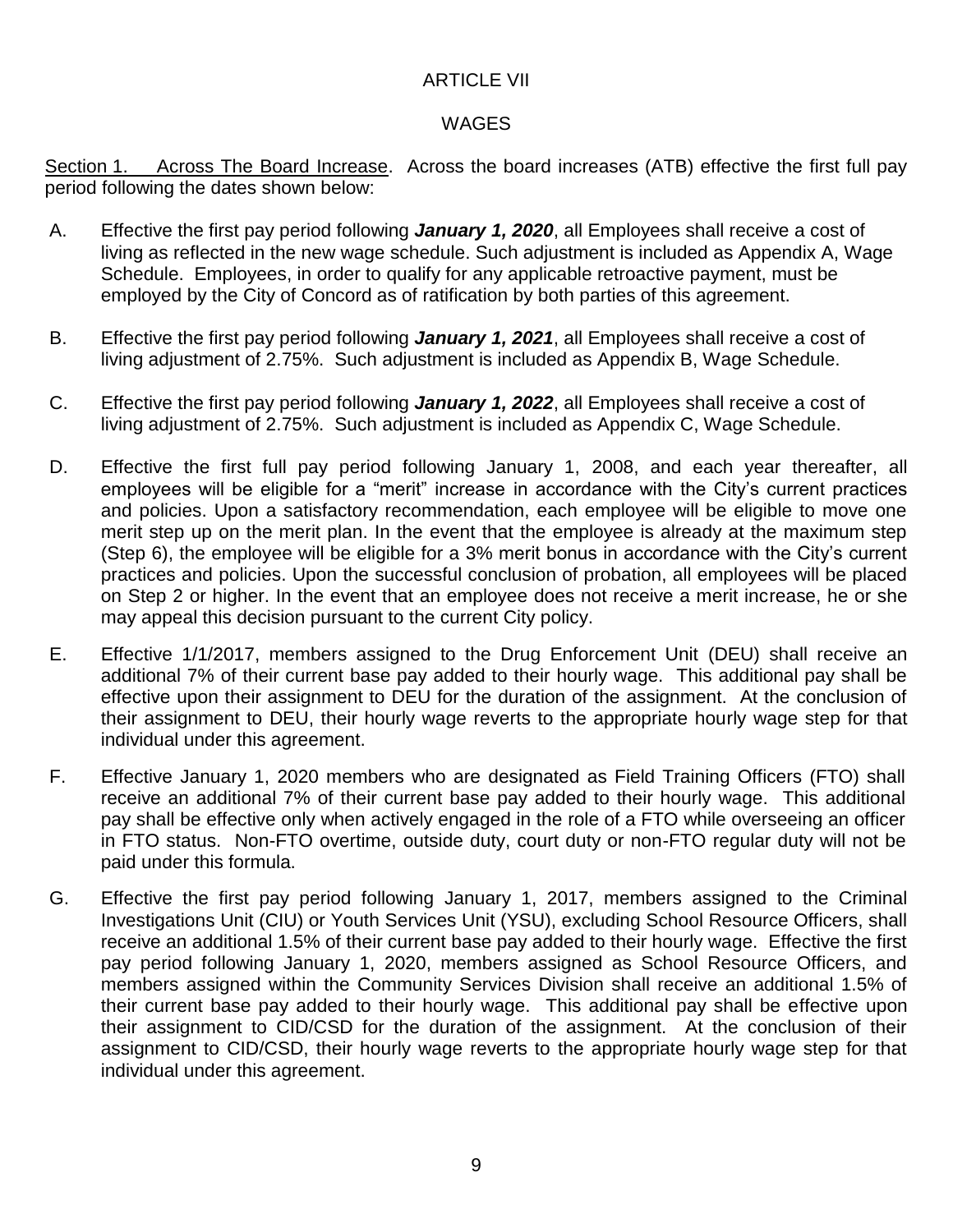H. All disagreement arising from the application of the merit system will be resolved according to the provision of the City Charter and Personnel Plan and not under the provisions of the contract.

#### Section 2. Educational Assistance.

- A. Tuition Reimbursement. Employees who would like to receive consideration for payment of department-related educational courses shall submit written requests to the department head documenting estimates for the course at least five (5) months prior to the beginning of the fiscal year, during the initial preparation of the departmental operating budget. Provided departmental funds are budgeted and available, the EMPLOYER shall reimburse one half (1/2) the cost of tuition for department-related educational courses taken by employees when approved in accordance with this Agreement. Determinations relative to available funds and whether the course is department related shall be made at the sole discretion of the department head. All courses to be eligible for payment under this section shall:
	- 1. Be reviewed and approved by the department head prior to enrollment in the course.
	- 2. Be initiated and completed while in the employ of the EMPLOYER.
	- 3. Be completed with sufficient evidence to the department head of a grade of "B" or better or a Pass in a Pass/Fail rated class.
	- 4. Be attended on the employee's own time.
- B. Educational Support. It is the desire of the EMPLOYER and the UNION to encourage all employees to avail themselves of additional educational advancement. To that end, the parties agree that efforts will be made to accommodate employees' work schedules who are enrolled in educational courses. While the parties acknowledge that it may not be possible to accommodate each employee's request, an effort will be made to make accommodations through the schedule bidding process, which may include modification of assignments or other flexible work schedules in order to accommodate class needs.

Whenever the employee's schedule cannot be accommodated by accommodations, the Employee shall be allowed to utilize substitutions (swaps) and annual leave time to complete their course requirements.

Section 3. Educational Degree Bonus. Employees who, after the effective date of this Agreement, receive any of the following degrees or meet any of the following conditions shall receive an educational degree bonus paid on a one-time basis following the employee's receipt of such degree or meeting such condition after satisfactorily providing appropriate evidence of such degree or condition as follows:

A. Employees who would like to receive payment of the Educational Degree Bonus shall submit written requests to the department head documenting degree completion, or expectation of degree completion, at least five (5) months prior to the beginning of the fiscal year during the initial preparation of the department operating budget.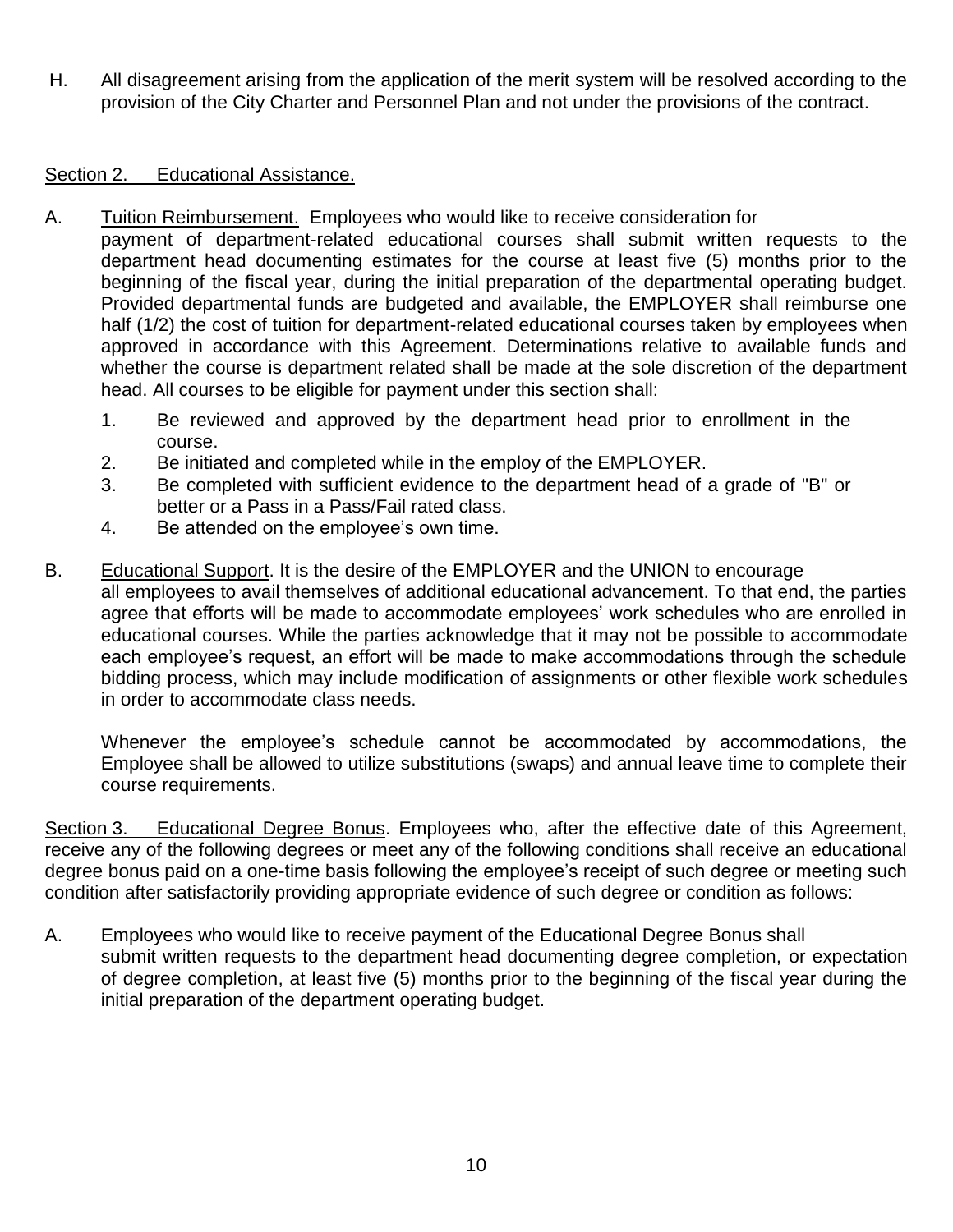Associate of Arts or Associates of Science Degree or one-half of credit hours necessary to complete a Bachelors program for which the employee has been admitted provided the employee has completed a minimum of three (3) courses: \$1,000

| Bachelor of Arts or Bachelor of Science: | \$1,500 |
|------------------------------------------|---------|
| Master of Arts or Master of Science:     | \$2,000 |
| $Ph.D. - JD.$                            | \$2,500 |

## ARTICLE VIII

## HOURS OF WORK

Section 1. Hours of Work. The standard hours of work for all Employees shall consist of five (5) eight (8) hour shifts within a seven (7) day period commencing Sunday and continuing through Saturday.

Patrol Officers' hours of work shall be a modified four (4) and two (2) schedule that shall include training days as scheduled.

Non Patrol Officers' hours of work shall be a standard five (5) and two (2) schedule.

Any other hours of work and modifications or changes thereto shall be at the sole determination and discretion of the EMPLOYER.

#### Section 2. Patrol Schedule.

A. Administration. The patrol schedule selection process shall be administered by an oversight committee comprised of two (2) representatives of the Employer and two (2) representatives of the Union.

B. Schedule. The schedule shall consist of five shifts: (1) day shift; (2) night shift; (3) midnight shift; (4) relief shift; and (5) impact shift. The schedule shall run for twenty-four consecutive weeks and consist of four 8 hour and 25 minute days, which includes a twenty-five minute preparation/training time prior to each shift followed by two days off. For the impact shift, the schedule shall consist of four 10 hour shifts with three days off in each seven day work period.

Employees who work a substitution (swap) prior to or immediately after their regular shift shall extend their day by twenty-five (25) minutes.

C. Selection. Shift and time assignments shall be made by seniority. Thirty (30) to sixty (60) days prior to a schedule rotation (24 weeks), each employee will submit their choices of shift and time assignments in priority order. Excluding the Impact Shift, the term "time" shall refer to either pass or regular. The term "pass" is defined as 0700 – 1500, 1500 – 2300, or 2300 – 0700. The term "regular" is defined as 0800 – 1600, 1600 – 2400, or 2400 – 0800.

Assignments will be made by the oversight committee consistent with this Section by seniority for shift and time selection choice.

D. Selection Overrides. The parties recognize that, due to other circumstances, it may become necessary to override an employee's shift and time selection choice.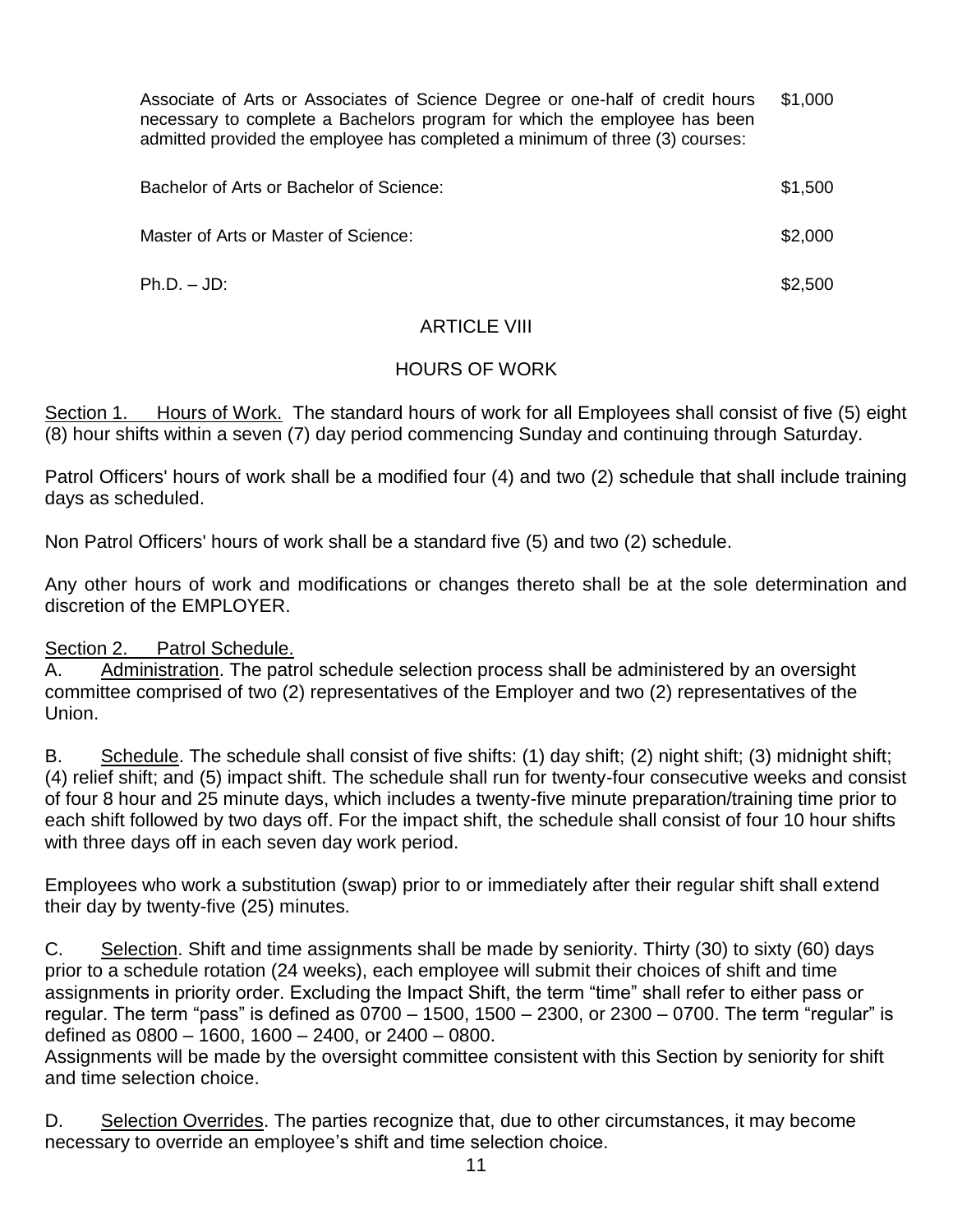In the event the Department, at its sole discretion, shall either place an employee on a specific shift or limit the employee's shift choices for remedial or probationary purposes that employee's selection will be affected as will the ability of any other employee to access the position selected for that employee.

The Department's decision with respect to shift and time placement for remedial purposes shall not be grievable during the employee's initial placement on that remedial cycle. The Department may order such remedial placement on successive cycle rotations; however, such order may be grieved.

The Department shall retain the right to place an employee on a specific shift and time, or limit the employee's shift and time choices, for two full consecutive 24 week rotations following the employee's training in the FTO program.

E. Training. Employees will be assigned two (2) training days per 24-week rotation. The training days will occur on Tuesdays. Impact shift members shall work a 5 day, 8 hour/day workweek on training weeks.

In addition to the required four (4) training days per year, employees will be required to successfully complete certain self-directed training modules at the discretion of the employer. Employees may have additional scheduled in-service training throughout the year as they become available through the Training and Services Division.

F. Leave Schedule Changes. The parties recognize that during any 24-week rotation, schedule changes may be required to accommodate such reasons as injury, promotion, retirement, termination, or resignation.

In the event of such occurrences, a volunteer for the vacant position will be solicited. Posting for this volunteer will be done at least seventy-two (72) hours in advance of the vacant position. The most senior eligible employee will receive the assignment. If a volunteer is not forthcoming, the assignment will be made in inverse seniority.

Eligible volunteer employees or eligible employees shall mean unit employees, except those on probation, remediation or specialty placement; or employees within their first two 24-week rotations following the FTO program.

G. Impact Shift. The impact shift shall consist of four standard 10 hour shifts followed by three days off. In training weeks, impact shift officers will work a standard eight (8) hour shift for non-training days in addition to the eight (8) hour training day obligation.

The impact shift will serve to meet staffing needs of the Department. Their schedule shall be flexible but advance notice of schedule changes shall be provided. Impact shift members may be utilized for special assignments as well as patrol duty.

H Program Review The Parties agree that the patrol schedule shall be reviewed for effectiveness on an on-going basis. Either Party may terminate this schedule with 45 days notice prior to the end of the then current schedule cycle. In the event of such notice, the Parties agree to meet and discuss the reasons for the notifying Party's desire to end the schedule. If no resolution is successful, at the end of the then current schedule cycle, the patrol schedule will revert to the previous schedule, as contemplated under the previous contract executed on July 12, 1996 which was a relief schedule of two (2) day shifts, two (2) evening shifts, followed by two (2) days off except for (a) those employees assigned to the midnight shift who worked four (4) shifts, followed by two (2) days off; and (b) detectives and non-patrol staff working five (5) eight (8) hour shifts.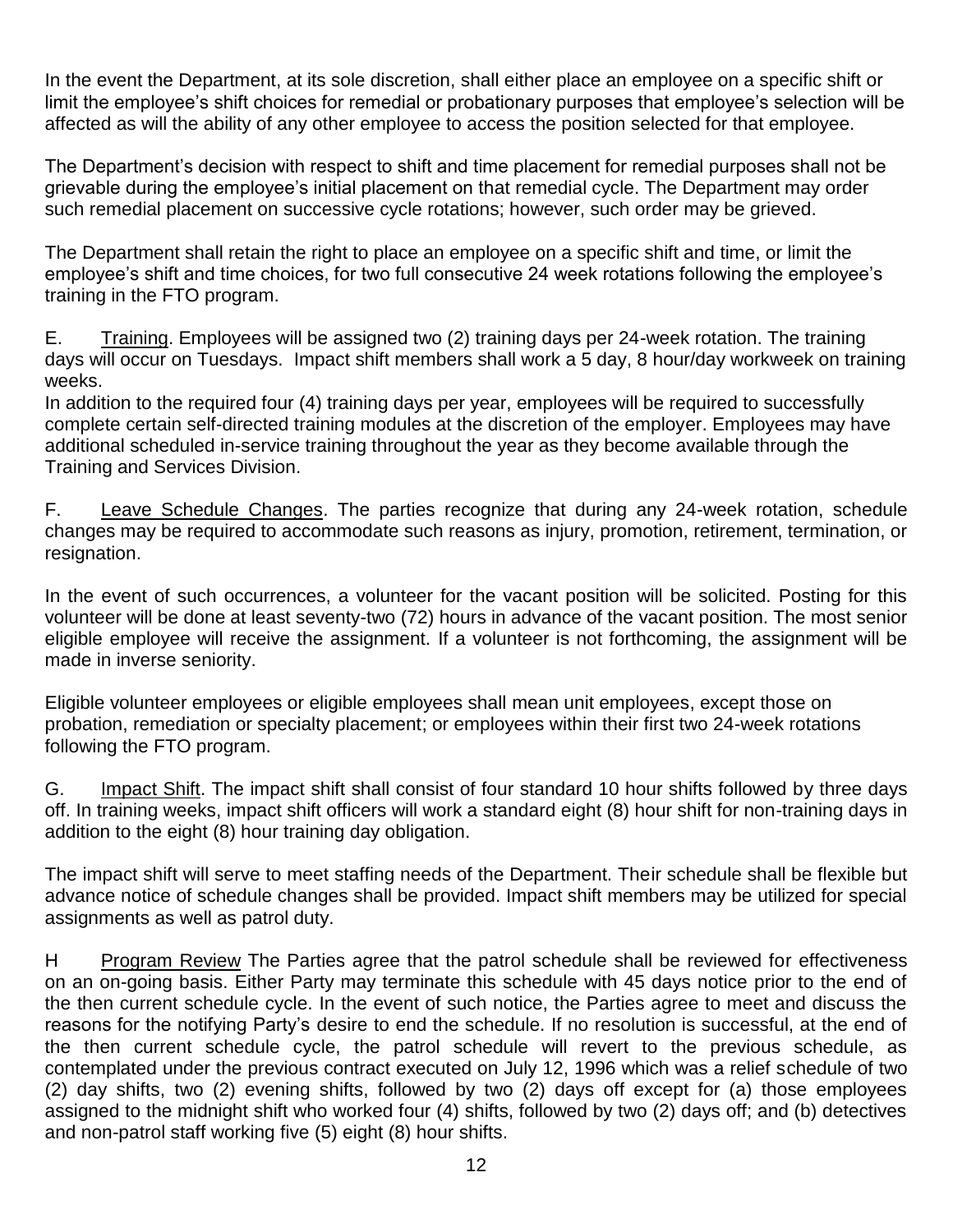# ARTICLE IX

### OVERTIME AND CALLBACK

Section 1. General. The EMPLOYER reserves the right to require Employees to remain on duty or return to duty, at such times and for such lengths of time as it shall deem necessary. An employee may work up to 24 hours of overtime (includes all types excluding court time) in any pay week. Additional overtime above the 24 hour limit may be required by the Chief or his/her designee in cases of emergency.

Section 2. Overtime Rate. Overtime at the rate of one and one-half (1½) times the Employee's regular hourly rate shall be paid for all hours worked beyond an EMPLOYEE'S regular work day. Overtime premium rate shall not be pyramided, compounded, added together or paid twice for the same time worked.

Section 3. Flex Time. EMPLOYEES may, on an intermittent basis, mutually agree with the EMPLOYER and UNION to flex schedules which include irregular daily hours. The UNION is not required to be consulted on each individual flex time arrangement, but specifically reserves the right to withhold their agreement to flex time arrangements, at which point the flex arrangement will not be implemented.

EMPLOYEES shall not receive overtime for flex time hours over their regularly scheduled work day. The EMPLOYER shall provide reasonable access to view daily work schedules, including any changes prior to the implementation of any flex time arrangement.

The EMPLOYER shall not require an employee to accept flex time in lieu of overtime. Further, an employee may not be negatively affected for refusing to accept flex time in lieu of overtime. The following general guidelines shall be utilized when considering flex time requests made by or of officers:

- 1. Employees and the Department may flex hours intermittently within fixed 28 day periods. These 28 day periods are fixed and begin at the commencement of a 24 week patrol shift cycle and continuing every 28 days subsequently. At no time shall any flex arrangement carry over from one 28 day cycle to another.
- 2. Employees may be able to be involved in up to 2 flex arrangements at any given time, with up to 16 ½ hours flexed at any given time. More than 2 flex arrangements per employee or total time involved being over 16 ½ hours is prohibited.
- 3. Reconciliation of the hours owed must be defined and scheduled at the time of the request and approval of the flex time.
- 4. The Department or the Employee may decline the flex arrangement.
- 5. No flex arrangements shall be approved that will result in a cost to the City.
- 6. Flexing of hours is not in any form intended to be a replacement for the appropriate and approved use of sick time, annual leave or regular shift substitutions.

Section 4. Callback Time. Callback shall pertain to work performed outside an Employee's regularly scheduled work day. Callback shall not pertain to work time annexed consecutively to one end or the other of the scheduled work day. An Employee called to duty within four (4) hours of the start of his regularly scheduled work day shall be paid overtime to the start of the regular work shift, whether he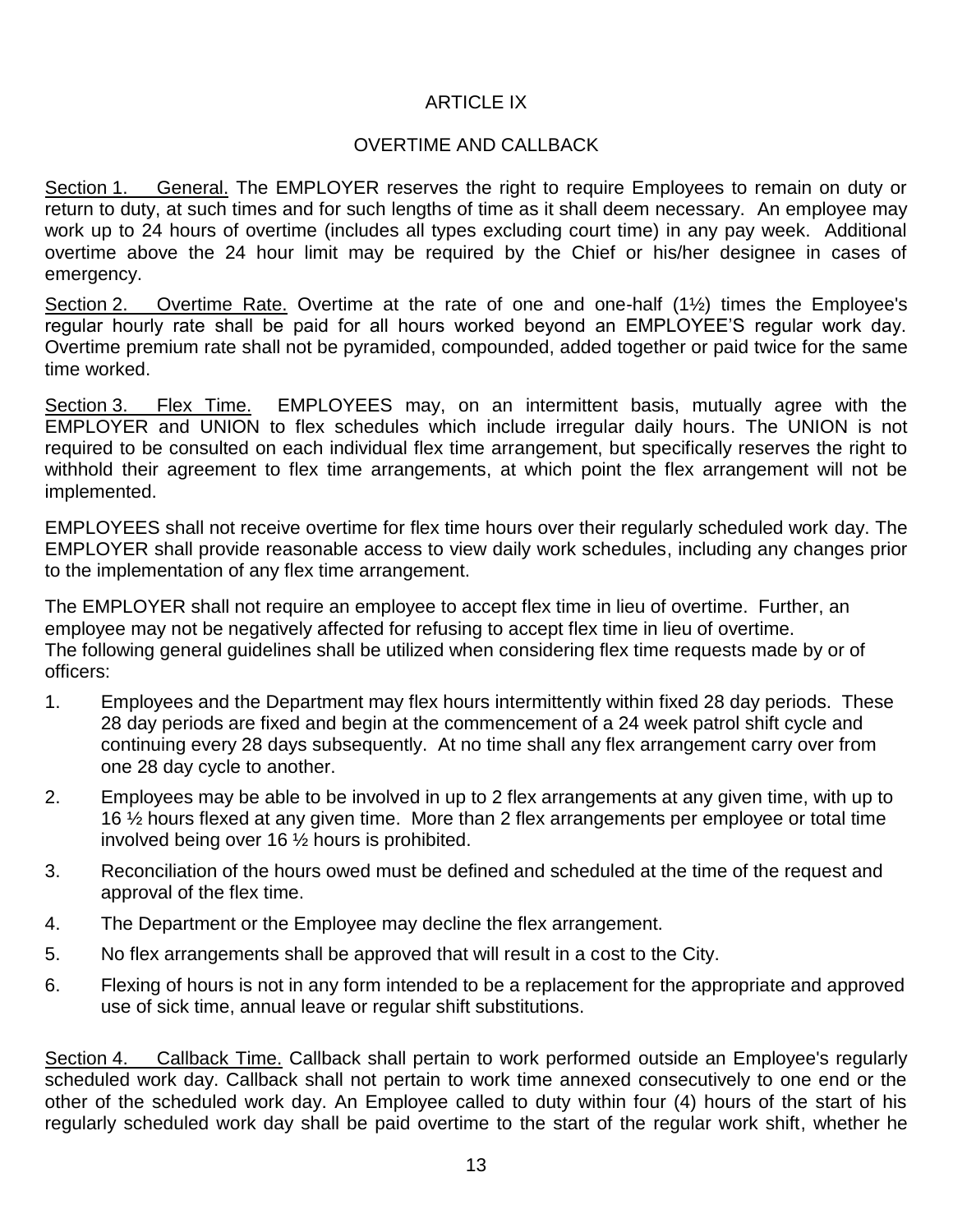works the entire period or not. Callback shall not pertain to scheduled overtime. An Employee called back under this section shall be paid a minimum of four (4) hours at one and one half times the straight time hourly rate, except as otherwise provided herein.

A. Callback shall be further defined as an unscheduled work event that is outside an Employee's regularly scheduled work day and that is not previously known to the Employee prior to 8 (eight) calendar days before the beginning of the unscheduled work event.

Work performed outside an Employee's regularly scheduled work day, which is known to the Employee more than 8 (eight) calendar days before the beginning of the work, is considered to be scheduled overtime. Furthermore, scheduled overtime is for an event paid for by the City and are not outside details.

Scheduled overtime shall be paid as follows:

Employees working scheduled overtime shall be paid a minimum of two (2) hours at one and one half times the straight time hourly rate, or for actual time worked if the work is greater than two (2) hours.

Employees working scheduled overtime that begins within two (2) hours of the start of a regular work shift shall be paid overtime to the start of the regular work shift, regardless of the amount of time worked.

Employees working scheduled overtime that begins at the conclusion of a regular work shift shall be paid for the actual time worked.

Section 5. Off Duty Communications. A duty related communication to a third party, which is outside of an employee's regularly scheduled hours of work that had previously been approved or ordered by a supervisor, shall be compensated at the following rate: 0-30 minutes, 1 hour pay at the employee's regular rate; 31 minutes or more, 1 hour at the employee's overtime rate or time actually worked at the overtime rate, whichever is greater. The actual time shall be documented and recorded on the payment request slip and shall include the authorizing official.

Section 6. Canine Officer – The K-9 Officer shall receive four (4) hours of overtime pay per week for feeding and caring for his/her dog while off duty.

# **ARTICLE X**

# OUT-OF-CLASSIFICATION WORK

Section 1. Definition. For the purposes of this article, out-of-classification work shall mean the assignment to a classification in a higher labor grade. Such an assignment shall be referred to as "acting status".

Section 2. Payment. An Employee who is assigned to perform out-of-classification work for a period of five (5) consecutive regular work days or longer shall, for all hours worked in such capacity, receive a wage rate to be determined by:

Adding five percent (5%) to the Employee's current regular hourly rate and then placing the Employee at the step in grade of the higher classification which is closest to this hourly rate without being less.

Section 3. Limitation on Applicability. The provisions of section 2 of this article shall not apply to outof-classification work for periods of less than five (5) full shifts.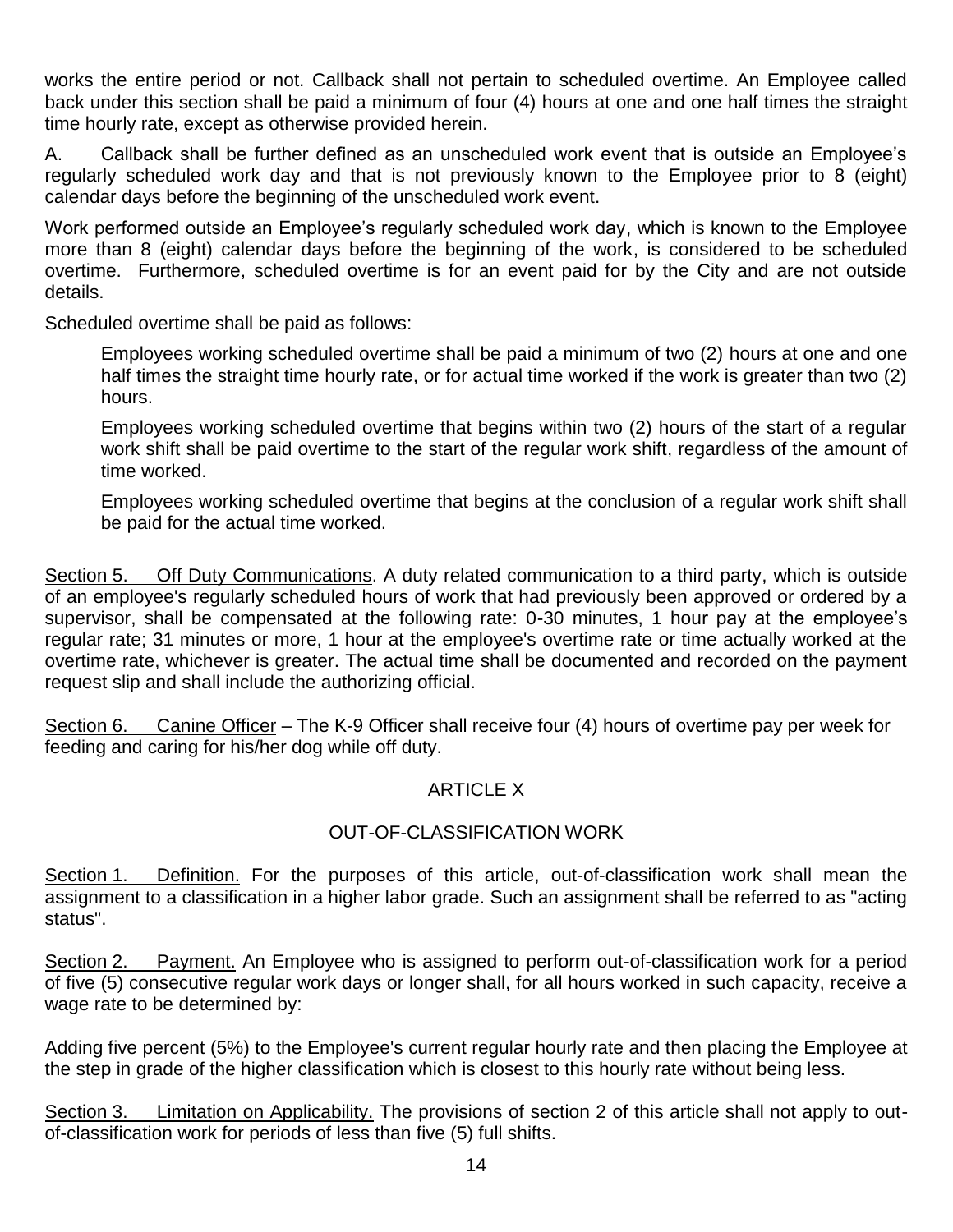#### ARTICLE XI

# WITNESS FEES

Section 1. Procedure: Any off-duty police officer who must physically appear (hereinafter "appearance") for matters arising out of his or her official duties, including conferences with prosecuting officials, hearings and complaints, signing of complaints, civil court, involuntary hospitalization hearings, depositions, parole or probation hearings, and motor vehicle hearings or any other approved meeting location directed or approved by a supervising officer, shall be compensated according to the following:

- A. Where applicable: Employees shall be compensated by a minimum of three consecutive hours of the employee's overtime rate per day (minimum daily rate). The employee shall be paid their overtime rate for all time spent in court or hearings beyond the minimum daily rate. However, should an officer be required to make an appearance outside of the three consecutive hours of the first appearance, which is not contiguous in time, the officer shall be entitled to an additional minimum appearance rate. The Joint Labor Management Committee will issue interpretative guidelines to assist the parties in the application of this Article. Unless mutually agreed upon, the interpretative guidelines shall not control the interpretation of this Article.
- B. Any breaks in the hearing time period which exceed one half (1/2) hour when scheduled by the presiding authority of said hearing (i.e. judges, court clerks, hearing officers or prosecutors), shall not be calculated as time worked for the purposes of paying overtime for time spent in court or hearings beyond the minimum daily rate.
- C. With respect to matters in which an off-duty police officer is required to physically appear due to matters arising out of his or her official duties, the officer shall be compensated a minimum of three consecutive hours of the employee's overtime rate per day (minimum daily rate) in the event that the officer is not notified by 4:30 p.m. on the preceding calendar day that the appearance has been cancelled. For cases involving the City of Concord's prosecutor's office, Officers shall be responsible for checking the court list that is provided the Friday the week before court. For cases cancelled after the court list is posted for the following week, notification of the cancellation shall be provided by the Watch Commander's office by telephone.

# ARTICLE XII

#### **HOLIDAYS**

Section 1. Observed Holidays. The following shall be recognized as paid holidays in accordance with provisions set forth herein:

> New Year's Day **Columbus Day** President's Day **Veteran's Day** Labor Day Christmas

Memorial Day **Thanksgiving Day** Fourth of July **Day after Thanksgiving**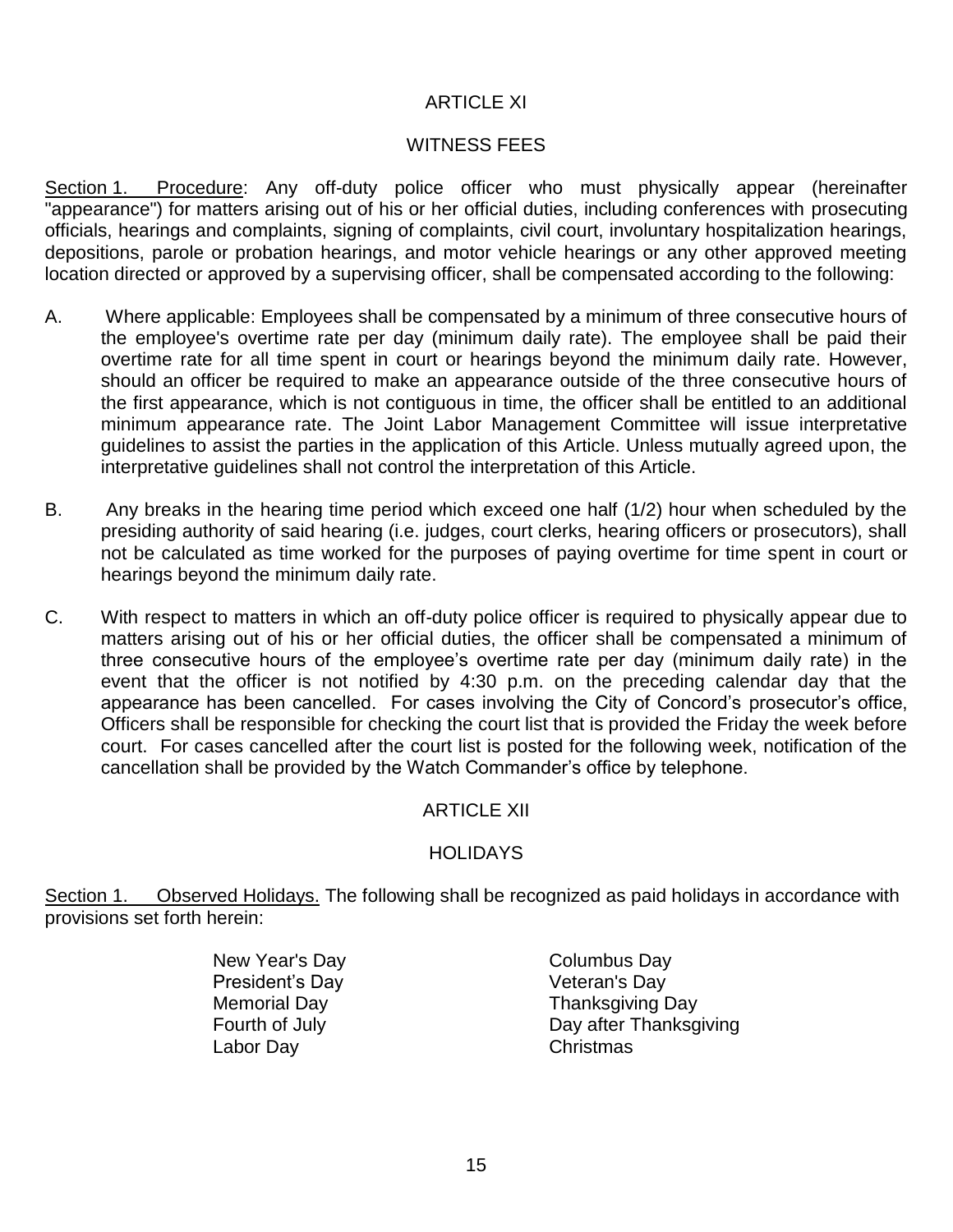Section 1a. Floating Holidays. In addition to the above holidays, Employees shall be granted two additional floating holidays in lieu of Martin Luther King Day and State of N.H. Election Day. The holiday time shall be credited to each Employee's Annual Leave Balance on the last day of the month in the month preceding the month in which the holiday would otherwise have been observed.

#### Section 2. Eligibility.

- 2.1 Non-Patrol Assignments: Employees not assigned to the Patrol Division shall receive the holiday off with pay.
- 2.2 Patrol Assignments: Employees assigned to the Patrol Division shall work their regularly assigned shift as scheduled, without regard to the occurrence of the holiday, except that if the holiday falls on a Department training day the Employee shall receive the holiday off with pay.
- 2.3 Method of Payment, Patrol Assignments: If a holiday occurs on the Employee's regularly scheduled day off, or occurs on his regularly scheduled workday and he does not receive the holiday off, the Employee shall receive for each holiday, in addition to his regular pay, eight (8) hours of pay at his regular hourly rate.

#### ARTICLE XIII

#### ANNUAL LEAVE

Section 1. Formula. An Employee's annual leave accrual shall be based upon a fraction of an hour accrual for each of the standard annual work hours schedule (e.g. 2080 hours for a 40 hour per week employee) as shown below in column 2:

| <b>Column 1</b> | <b>Column 2</b> | <b>Column 3</b> | <b>Column 4</b> |
|-----------------|-----------------|-----------------|-----------------|
| Years of        | Hourly          | Monthly         | Annual          |
| Continuous      | Accrual         | Accrual         | Accrual         |
| Service         |                 |                 |                 |
| $0$ thru 5      | .0500 hrs.      | 8.67 hrs.       | 104 hrs.        |
| 6 thru 10       | .0615 hrs.      | 10.67 hrs.      | 128 hrs.        |
| 11 thru 15      | .0731 hrs.      | 12.67 hrs.      | 152 hrs.        |
| 16 thru 20      | .0923 hrs.      | 16 hrs.         | 192 hrs.        |
| 21 thru 25      | .1000 hrs.      | 17.33 hrs.      | 208 hrs.        |
| Over 25 years   | .104 hrs.       | 18.03hrs.       | 216 hrs.        |

MAXIMUM ACCRUAL ALLOWABLE: Effective upon the signing of the Agreement, the maximum accrual rate shall be two and a half times the annual accrual rate in hours for employees with 0 thru 15 years of continuous service. The maximum accrual rate shall be two and three quarters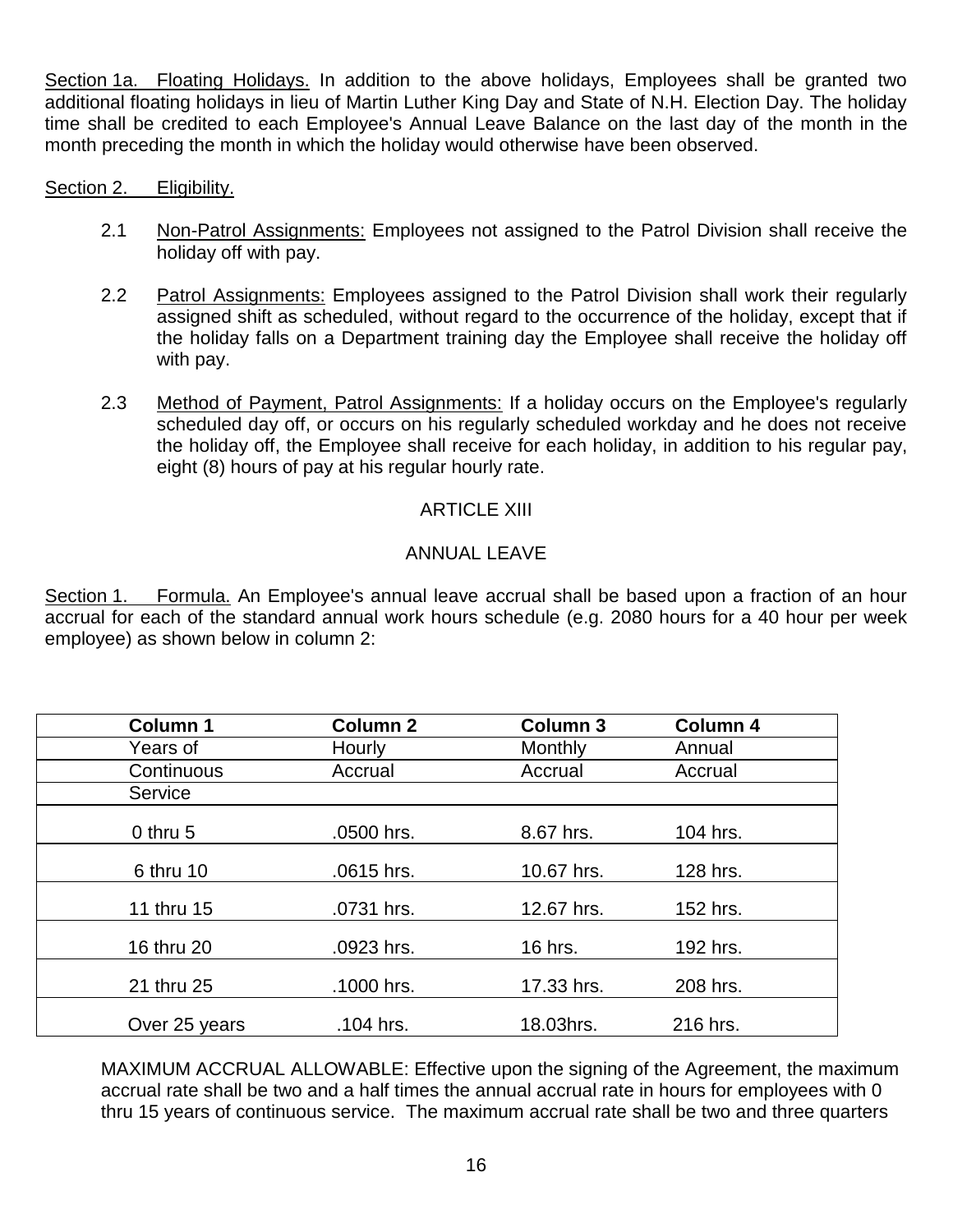times the annual accrual rate in hours, for employees with 16 thru 25+ years of continuous service.

#### Section 2. Procedure.

- A. All requests for annual leave must be submitted in writing to the Employee's immediate supervisor, except in the case of Employees assigned to the Patrol Division who shall submit such requests to the Watch Commander.
- B. Requests for annual leave must be made no more than 75 nor less than 7 days in advance of the date upon which the requested leave will commence. All requests for annual leave require approval by a Deputy Chief of Police, except as provided in Section 2 below:
	- 1. Exceptions to the 7 day minimum notice for routine annual leave may be granted by a Deputy Chief of Police.
	- 2. Emergency annual leave requests for up to one work shift may be granted by the Watch Commander at any time for bona fide emergencies where the established advance notice is not possible.
- C. Employees requesting annual leave shall be notified in writing of the approval or disapproval of their request within four (4) calendar days.
- D. Annual leave shall be granted on a first come first serve basis, unless conflicting requests for similar dates are received within three days of each other, in which case leave shall be granted by classification seniority.
- E. No more than two (2) weeks vacation shall normally be granted at one time. Exceptions may be made by the Chief of Police, provided the extra time does not prohibit another employee from receiving their requested leave.
- F. Limitations on the number of Employees from organizational components or patrol groups allowed to be on leave at any given time are as follows:

Patrol group working day/evening shifts: No more than two (2) Employees.

Patrol group working the midnight shift: No more than one (1) Employee.

Other divisions and units: No more than 50% of the assigned personnel, except for one-person units.

G. The Chief of Police or his designee may allow for exceptions to these guidelines based upon staffing levels or other organizational considerations.

Section 3. Holiday Occurrence. When a holiday occurs on an Employee's annual leave day, the Employee shall not receive holiday pay, nor shall he be charged an annual leave day. He shall, however, receive his regular, straight time pay for that day.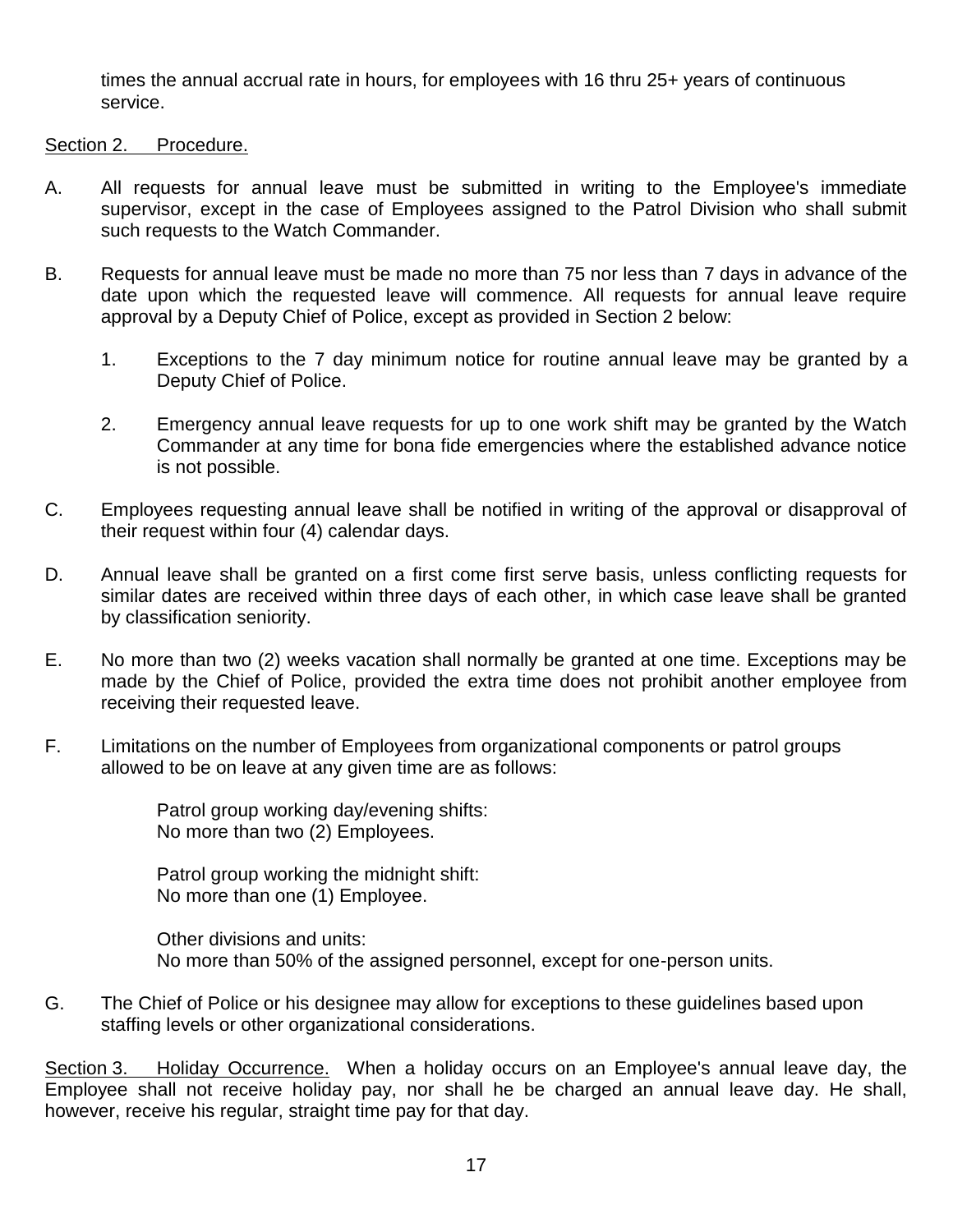#### Section 4. End of Employment Applications.

4.1 Death: If an Employee dies while in the City's service, and there is remaining to his credit days of annual leave, it shall be payable to the following classes in the following order of priority:

- A. A named beneficiary whose name has been filed by said Employee with the City Personnel Department;
- B. When not having so filed a named beneficiary, to their spouse;
- C. When not having named a beneficiary or not being survived by a spouse, to the estate of the deceased.

4.2 Other Separation: An Employee who retires or resigns from the service of the City or who is terminated or discharged through no fault or delinquency of their own shall be entitled to receive a lump sum payment of all accumulated annual leave.

# **ARTICLE XIV**

# SICK LEAVE

Section 1. Sick Leave Use. An Employee may only utilize accumulated sick leave for actual illness, injury and disability of the Employee; or to provide care for an ill member of the Employee's immediate family or any other relative living in the same household; or to meet dental or doctor appointments. When sick leave is used due to illness in the immediate family, use of such leave shall not exceed five (5) days for any one occurrence of such family illness.

Sick Leave shall be accrued at the rate of .0308 hours for each hour worked based on a 40 hour work week up to a maximum of 200 hours.

1.1 Definition. "Immediate Family" shall include the Employee's spouse, mother, father, sister, brother, child, step-child, foster child, grandmother, grandfather.

Section 2. Procedure. In order to receive compensation for sick leave, an Employee must have an adequate balance in the appropriate sick leave account and meet the following requirements:

In the case of injury or illness commencing prior to the work shift, the Employee must notify his Department Head or designee at least one (1) hour before the start of his regular work shift.

In the case of injury or illness commencing after the Employee has reported for duty, an Employee must notify his Department Head or designee and gain approval for leave prior to leaving his duty station.

The approval of all sick leave shall be documented by the completion of an APPLICATION FOR LEAVE form.

Section 3. Proof of Illness. Proof of illness may be required by the Department Head or City Manager.

Section 4. Retirement Severance Agreement. An Employee who retires from the City having completed at least ten (10) years of creditable City service with the New Hampshire Retirement System and who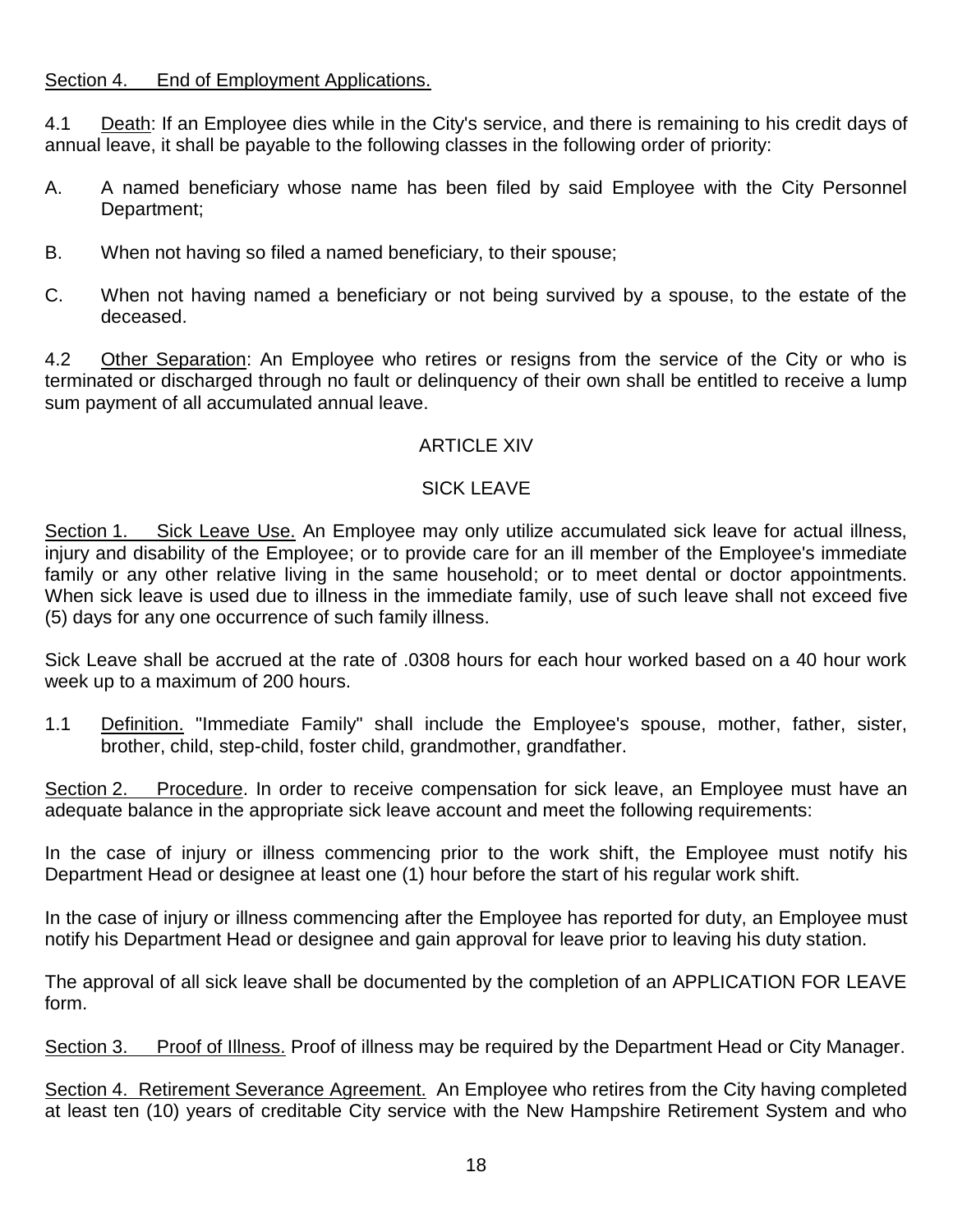has applied to receive retirement payments from that system shall be eligible for a severance payment according to the following formula.

# Severance Pay Formula

Deduct the number of sick leave days used during an Employee's last two (2) years of employment from the Number 30 and apply the balance to the payment formula below. In calculating this deduction, an Employee shall not be penalized for the usage of up to three sick leave days (or up to three single events) during each year of the last two (2) years of employment. The Base for calculations during 2020 shall be \$287.78 and shall go into effect upon ratification of the contract. This base shall be indexed to the annual acrossthe-board wage increases granted to non-contractual Employees.

| <b>Years of City Service</b> | <b>Payment Formula</b>              |
|------------------------------|-------------------------------------|
| 10 years thru 14 years       | .25 * Current Base * number of days |
| 15 years thru 19 years       | .75 * Current Base * number of days |
| 20 years and over            | Current Base * number of days       |

In no case shall the amount paid per day exceed the Employee's standard daily rate. Consecutive sick leave days used involving more than three days shall be computed as single events for purposes of calculating this benefit.

# ARTICLE XV

## **BEREAVEMENT**

#### Section 1. Leave.

- A. In the event of death in the immediate family of an Employee, the Employee shall be granted up to three (3) days of paid leave of absence to make immediate household arrangements or to attend funeral services.
- B. In the event of a death of a "close family member" of an Employee, the Employee shall be granted one day of paid leave of absence to attend a funeral on a scheduled work day for a close family member as defined below. Proof of passing may be requested by the Supervisor.

#### Section 2. Definition.

- A. For purposes of this Article "Immediate Family" shall mean: the Employee's Spouse, Civil Union or Legal Union Partner recognized pursuant to RSA 457:45 (or any successor statute), Mother, Father, Step-Mother, Step-Father, Foster-Mother, Foster-Father, Father-in-Law, Mother-in-Law, Grandmother, Grandfather, Grandchild, Sister, Brother, Child, Step-Child, Foster Child, or any other relative living in the same household.
- B. For purposes of this Article, "Close family member" shall mean: Grandmother-in-law, Grandfather-in-law, Brother-in-law, Sister-in-law, Aunt, and Uncle.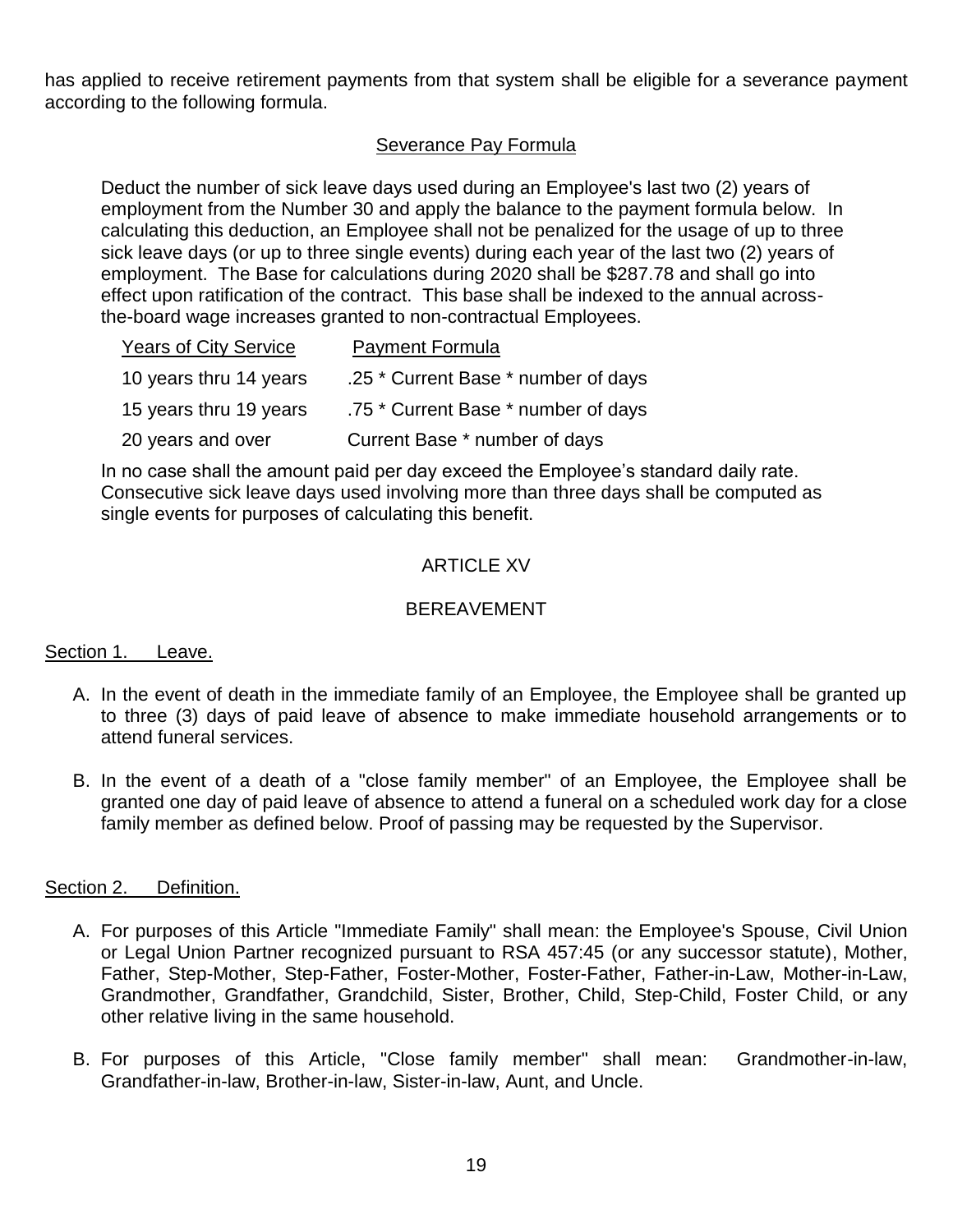# ARTICLE XVI

#### SUBSTITUTIONS

Section 1. General. Employees recognize the requirement that they adhere to established work schedules. Subject to the approval of the Police Chief or his designee, mutually qualified Employees may be permitted to substitute for one another. The following minimum conditions shall apply:

- A. Substitutions for purposes of outside employment or business activity, except for extra duty assignments, are prohibited.
- B. Substitutions for UNION business, if necessary, shall be allowed.
- C. Such substitutions or a failure to complete the pay-back shall not result in additional costs to the EMPLOYER. The Employee who should have worked the shift under the substitution agreement will reimburse the EMPLOYER for all such additional costs.
- D. At no time shall the hours worked by the substitute Employee be used in the computation of overtime wages.
- E. Substitutions shall be repaid within 28 calendar days from when they occur. The pay-back date shall be included as part of the original substitution request and shall be subject to the same approval process. Any Employee who has not paid back a substitution during the normal payback period shall be ineligible for further substitutions until such pay-back has occurred.
- F. Substitutions may only be arranged between two (2) employees, i.e. no third party swaps will be permitted. On a case by case basis, supervisors may authorize the swapping of hours between two employees on a given shift in order to facilitate a swap with another employee.
- G. The Parties agree that a standard substitution form shall be established which will identify the employee who regularly works the substituted shift and the employee who will be the substitution. Both employees will sign off on the form or, in the case of telephone confirmation; it will be so indicated and initialed by the appropriate supervisor. The form will also require an appropriate supervisor to sign the substitution form in all cases.
- H. Employees who work a substitution (swap) prior to or immediately after their regular shift shall extend their day by fifteen (15) minutes.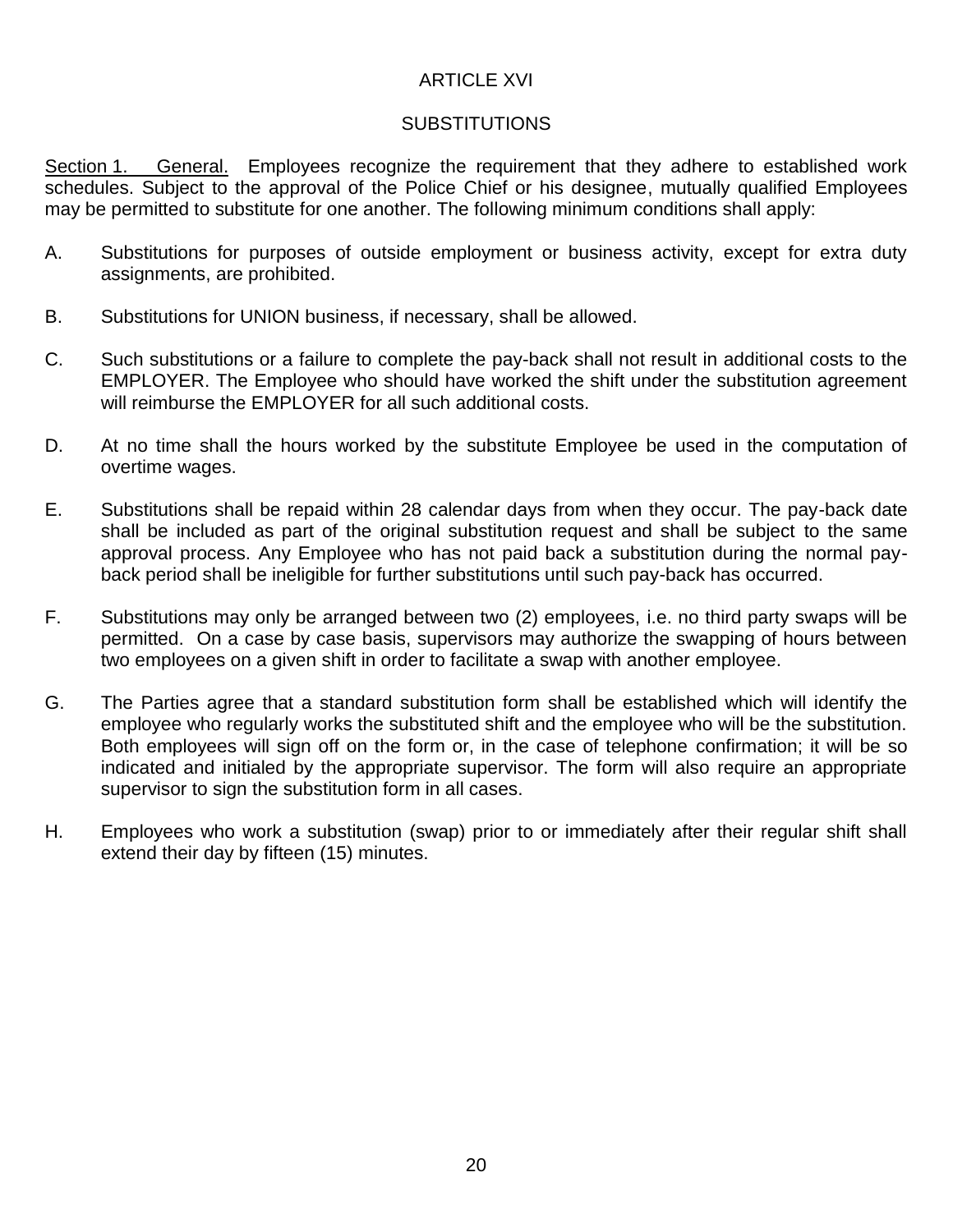# ARTICLE XVII

# GRIEVANCE PROCEDURE

Section 1. Definition. A grievance is defined as a claim or dispute by an Employee arising out of the application or interpretation of this Agreement, under express, written provisions of this Agreement, and shall be processed in the following manner:

Section 2. Step 1. An Employee having a grievance must notify the Employee's immediate supervisor of the grievance within five (5) working days from the date of the event giving rise to the grievance. Such grievance shall be discussed between the Employee and his immediate supervisor at a mutually agreeable time. The immediate supervisor shall give his decision within five (5) working days from the date of the discussion with the Employee.

Section 3. Step 2. If the grievance remains unresolved following the decision of the immediate supervisor, then such grievance may be submitted to the next official in the Employee's chain of command. It must be submitted in writing within five (5) working days from the date of the decision by the immediate supervisor at Step 1.

The written grievance shall take the following form:

- A. A complete statement of the grievance and the facts upon which it is based;
- B. The Article(s), or section(s) of this Agreement claimed to have been violated;
- C. The remedy or correction requested; and
- D. The signature of the grievant.

Any grievance which does not contain these minimal elements shall not be subject to the arbitration procedure set forth in this Article.

The official shall render his decision within seven (7) working days from the date the grievance was received.

Section 4. Step 3. If the grievance remains unresolved following the completion of Step 2, the written grievance may be submitted to the appropriate Deputy Chief within five (5) working days from the date of the decision rendered at Step 2. The Deputy Chief shall render his decision within seven (7) working days from the date the grievance was received. In the event that the Deputy Chief was the official involved at Step 2, the Employee may proceed directly to Step 4.

Section 5. Step 4. If the grievance remains unresolved following the decision of the Deputy Chief, the written grievance may be submitted to the Chief of Police within five (5) working days from the date of the decision rendered by the Deputy Chief at Step 3. The Chief of Police shall render his decision within ten (10) working days from the date the grievance was received.

Section 6. Step 5. If the grievance remains unresolved following the decision of the Chief of Police, the UNION may submit said grievance to arbitration under the Voluntary Labor Arbitration Rules of the American Arbitration Association (AAA), or another mutually agreed third party, such action to be filed with AAA or the other mutually agreed third party within fifteen (15) calendar days following the decision of the Chief of Police. If the UNION fails to submit said grievance to arbitration, the grievance shall be deemed abandoned and no further action shall be taken with respect to such grievance.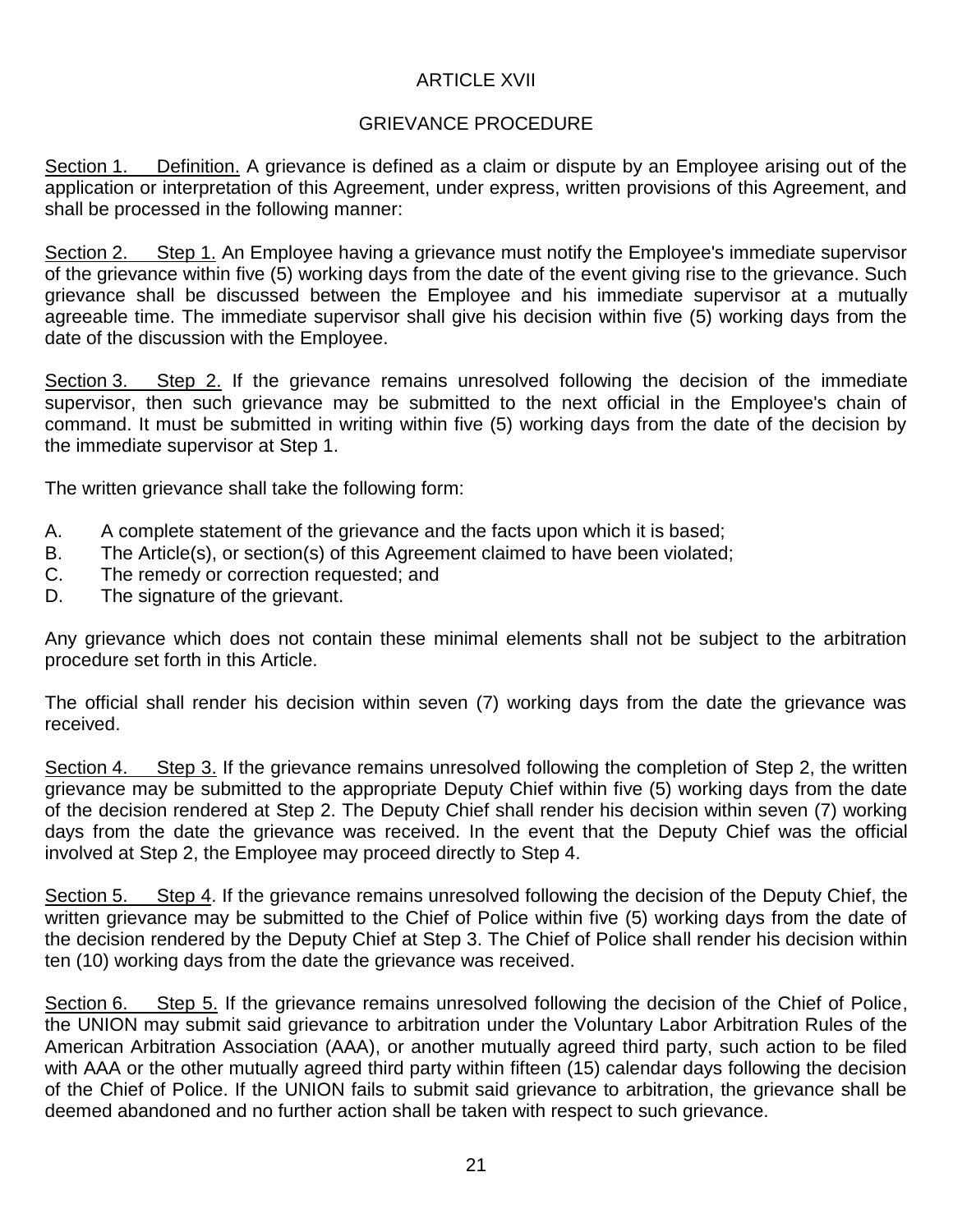Section 7. Step 6. Arbitration. The Arbitrator shall convene a hearing at the earliest possible date for the purpose of hearing the grievance.

- 7.1. The Arbitrator shall have no authority to amend, modify, nullify, ignore, add to, or subtract from the specific written provisions of this Agreement. The Arbitrator shall only consider and make a decision with respect to the specific issue submitted by the Parties, and shall have no authority to make a decision on any other issue not so submitted. The Arbitrator shall provide the parties with his decision within thirty (30) days following the close of the hearing. The Arbitrator's decision shall be final and binding on all Parties as to the matter in dispute.
- 7.2. Nothing in this section limits the right of the Parties to be represented by legal counsel during the arbitration process.
- 7.3. Each Party shall pay the expenses of their own representatives, and they shall equally share the cost of the Arbitrator.
- 7.4. If either Party desires a verbatim record of the proceedings, it may cause a record to be made, providing it pays for the record and makes copies available without charge to the other Party and to the Arbitrator.
- 7.5. Any award recommended by the Arbitrator may be retroactive to the date the grievance was submitted at Step 1 or up to an additional five (5) days if the event occurred within this time period. In no case shall a grievance be deemed to have occurred prior to the effective date of this Agreement, except as specifically acknowledged and identified in writing by the parties on the date this Agreement is signed.

Section 8. Time Limits. The time limits for the processing of grievances may be extended by written consent of both Parties. Where the specified time limits have lapsed and no extension has been provided for as specified herein, the grievance shall be considered settled in accordance with the EMPLOYER'S last response. At the discretion of the Chief of Police, the Chief of Police may provide written consent to the Employee to skip Step 1 and initiate the grievance at Step 2. In the event that such written consent is provided, the Deputy Chief must be copied on the grievance.

Section 9. Right of Employer. Nothing contained herein shall be construed as limiting the right of the EMPLOYER to pursue resolution of a grievance under this Article.

Section 10. Exclusions. Questions involving the City Charter, City Ordinances, published policies and regulations, provisions of RSA 273-A, and other provisions of law or policies and regulations of appropriate authorities outside the City shall not be subject to the grievance and arbitration procedure set forth herein, regardless of whether such matters are quoted, cited, or otherwise incorporated in this Agreement. This grievance procedure shall not cover any matter for which statutory appeals procedures exist.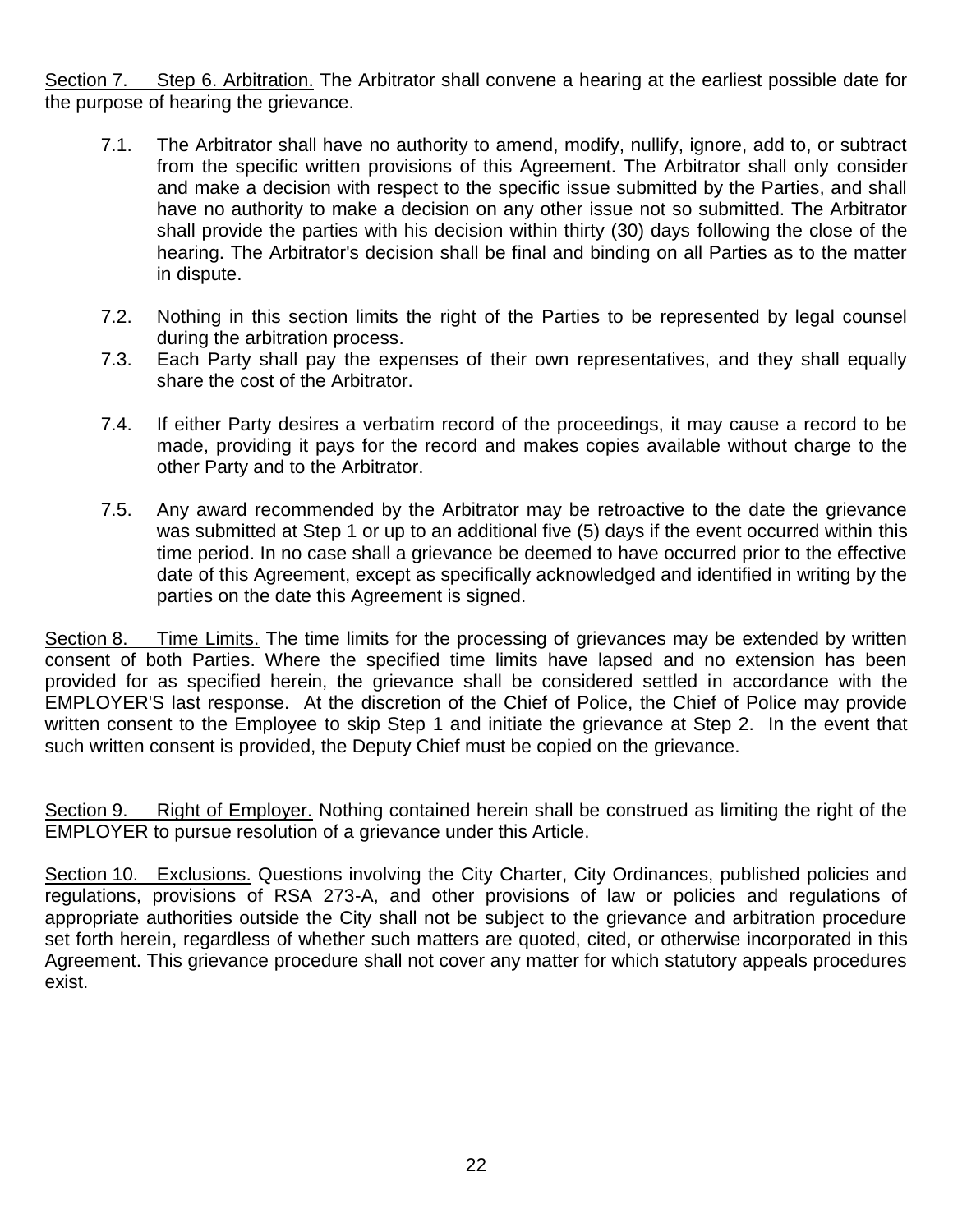# ARTICLE XVIII

# **SENIORITY**

Section 1. Type. Seniority shall refer to the time an Employee has been continuously employed by the Department in the classification of Police Officer. An Employee shall receive seniority status after the completion of probation. When two or more Employees have the same date of hire, seniority shall be established in the order they are listed on the employment eligibility roster. In the event this does not resolve the tie, then seniority shall be determined according to the earliest employment application date.

Section 2. Loss of Seniority. An Employee shall lose seniority and employment with the EMPLOYER shall be considered terminated for all purposes if:

- A. The Employee quits.
- B. The Employee is absent without leave for three consecutive days.
- C. The Employee fails to report to work at the termination of a leave of absence.
- D. The Employee who has been part of a reduction in force fails to respond within five (5) working days after being recalled.
- E. The Employee is separated from the payroll of the EMPLOYER by a reduction in force action lasting more than twelve (12) months.
- F. The Employee is discharged.
- G. The Employee retires.

Section 3. Application: This article shall have application only as specifically provided for within this Agreement.

#### ARTICLE XIX

# REDUCTION IN FORCE

Section 1. Procedure. In the event of a reduction in force for any reason within the position classification of Police Officer, Employees with the least seniority will be laid off first.

Section 2. Employer Prerogatives. Nothing in this Article shall in any way restrict the prerogatives of the EMPLOYER to determine whether there shall be a reduction in force, the form such reduction shall take or the duration of such reduction in force.

Section 3. Return to Bargaining Unit. Any Sergeant who is laid off may return to this bargaining unit replacing the Police Officer having the least departmental seniority, provided that his own department seniority is greater and that he is otherwise qualified for the position. This section shall apply only to those Employees who held the rank of Police Officer in this department.

Employees who are promoted to the classification of Sergeant may re-enter this bargaining unit at any time during their probationary period, even if the Police Officer with the least departmental seniority must be laid off. This section shall apply only to those Employees who held the rank of Police Officer in this department.

Section 4. Order of Recall. Employees shall be called back in the inverse order of lay-off by classification recalled.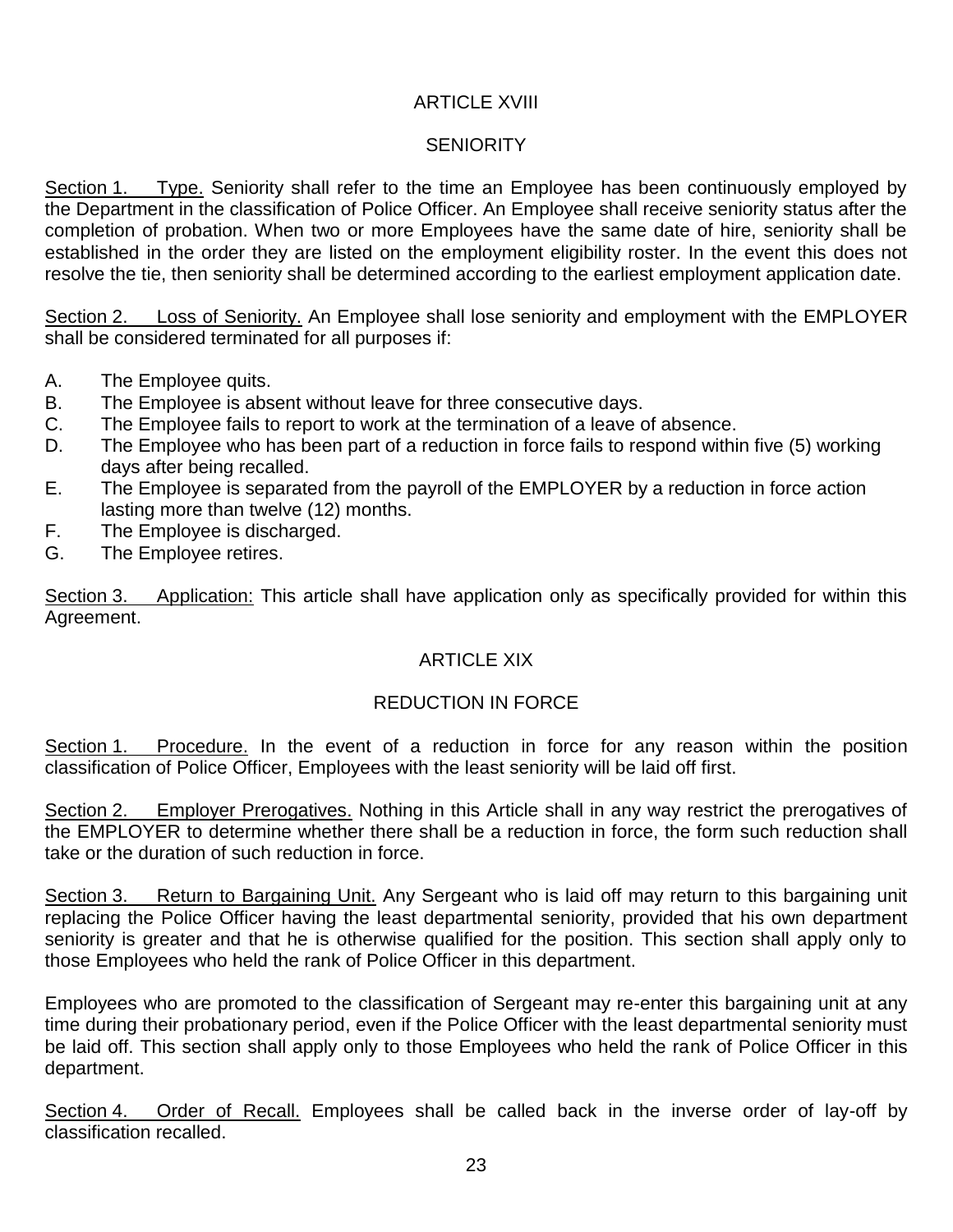Section 5. Stipulations. A laid off Employee shall be eligible for recall if the recall notice is issued within twelve (12) months from date of layoff. Nothing in this Article shall be construed to eliminate the requirement of recalled Employees to continue to meet job qualifications. Failure by an Employee to report to work in accordance with the provisions of a recall notice shall result in loss of all rights of recall.

Section 6. Notification of Recall. Employees who are eligible for recall shall be sent a recall notice by registered mail. The Employee must notify the Chief of Police in writing within five (5) working days after receiving the notice of recall of his/her intention to return to work. Failure by the Employee to so notify the Chief of Police shall represent a decision not to accept the recall. The EMPLOYER shall be deemed to have fulfilled its obligations under this Section by mailing the recall notice by registered mail to the last address provided by the Employee. It shall be the obligation and responsibility of the Employee to immediately notify the Chief of Police of any changes in mailing address during the twelve (12) month period from layoff provided by this section.

# ARTICLE XX

## BULLETIN BOARD

Section 1. Bulletin Board. The EMPLOYER will provide the UNION reasonable space on a bulletin board in a non-public area. The UNION shall use this board for posting of notices pertaining to recreational and social activities, UNION elections, reports of the UNION, or its committees, UNION meeting notices, legislative enactments, decisions of the Public Employee Labor Relations Board (PELRB), and judicial decisions affecting public employee labor relations. The UNION shall not post any materials which are obscene, defamatory, or which impair the operation of the department, or which constitute partisan political campaign material.

Where the EMPLOYER finds material posted on the bulletin board to be objectionable, as violative of this Agreement, it will consult with the UNION or any representative. If such consultation does not resolve the EMPLOYER'S objections, the material in question shall be promptly removed from the bulletin board by the UNION. In the event that the UNION fails to remove the objectionable material, the EMPLOYER may do so. The UNION may pursue the matter through the grievance procedure for resolution.

# ARTICLE XXI

# UNIFORMS - EQUIPMENT

Section 1. Items to be Provided. The EMPLOYER shall provide all articles of uniforms and equipment which are required by the Employer, provided said articles are unique to police service and not suitable for off-duty wear. All such articles which are determined by the EMPLOYER to have been damaged in the line of duty shall be repaired or replaced by the EMPLOYER.

Section 2. Items to Be Returned. Employees, at the time of termination of employment, are required to return all articles of uniforms and equipment which were provided by the EMPLOYER.

Section 3. Cleaning of Uniforms. The EMPLOYER shall provide cleaning for two pairs of uniform trousers per week per Employee.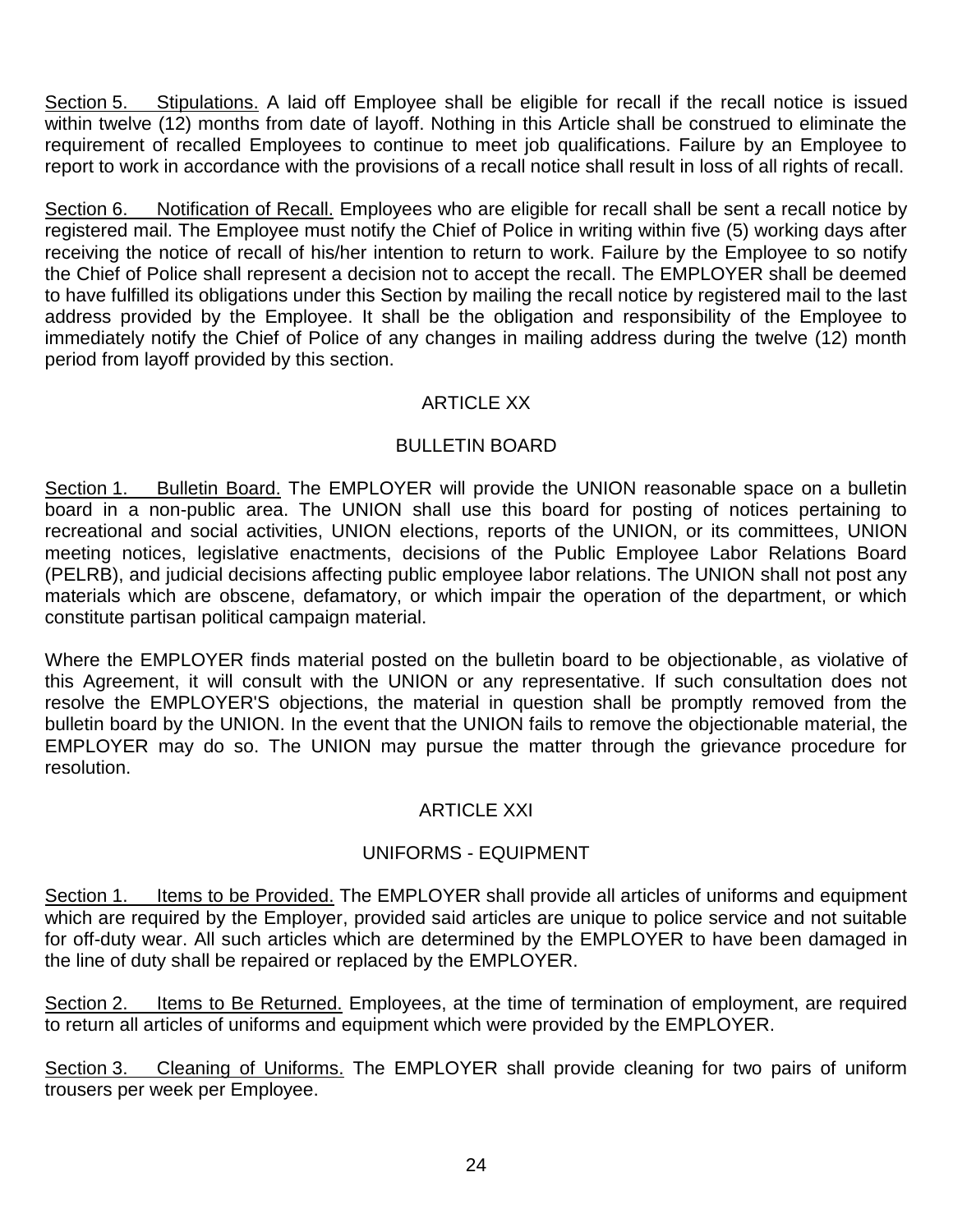Section 4. Clothing Allowance. Employees whose assignments require them to routinely wear civilian clothing in lieu of a uniform shall be provided with a clothing allowance of \$600.00 per year effective January 1, 2020, \$625 per year effective January 1, 2021 and \$650 per year effective January 1, 2022, paid in two semi-annual installments. This allowance shall be pro-rated for Employees who are not eligible to be paid the full year's allowance.

# ARTICLE XXII

# ACCESS TO PREMISES

Section 1. Provisions. Access to Department premises or contact with on-duty Employees by accredited non-Employee representatives of the Concord Police Patrolmen's Association shall be subject to the sole discretion and approval of the EMPLOYER'S designated representative.

## ARTICLE XXIII

## INTERNAL UNION BUSINESS

Section 1. Duty Hours. The internal business of the Union shall be conducted during non-duty hours.

Section 2. City Facilities, Vehicles and Equipment. Use of EMPLOYER'S facilities to conduct internal UNION business shall be allowable by permission of the Chief of Police and at his sole discretion, but shall not be unreasonably denied. Requests to use the EMPLOYER'S facilities shall be made at least one week in advance of the meeting date.

City vehicles, equipment, supplies, devices or on-duty Employees shall not be used in the support of internal UNION business activities or UNION meetings. The initiation, typing, and filing of a grievance shall be exempt from this paragraph.

Section 3. Union Leave. With approval of the Police Chief, the Officers of the Union or their designated representatives shall be entitled to a combined total of forty (40) hours leave with pay per calendar year for official UNION business and conventions. The following conditions shall apply to such leave:

- A. Requests for leave shall be made to the Police Chief by the officers at least one (1) week in advance whenever possible.
- B. No more than two (2) Union Officers shall be granted such leave at any one time without the approval of the Police Chief.
- C. Such leave may not be granted if the Police Chief determines that it may disrupt or interfere with department operations.
- D. Additional non-pay status leave may be granted upon request by the UNION to the Police Chief. Employees granted such non-pay status leave will not be required to use their accrued annual leave, but may do so if both parties mutually agree.

#### ARTICLE XXIV

# NO STRIKES

Section 1. No Strikes. Neither the UNION nor any officers, agents or Employees will instigate, cause, encourage, participate in or support any strike. In the event of any strike or threat of a strike on the part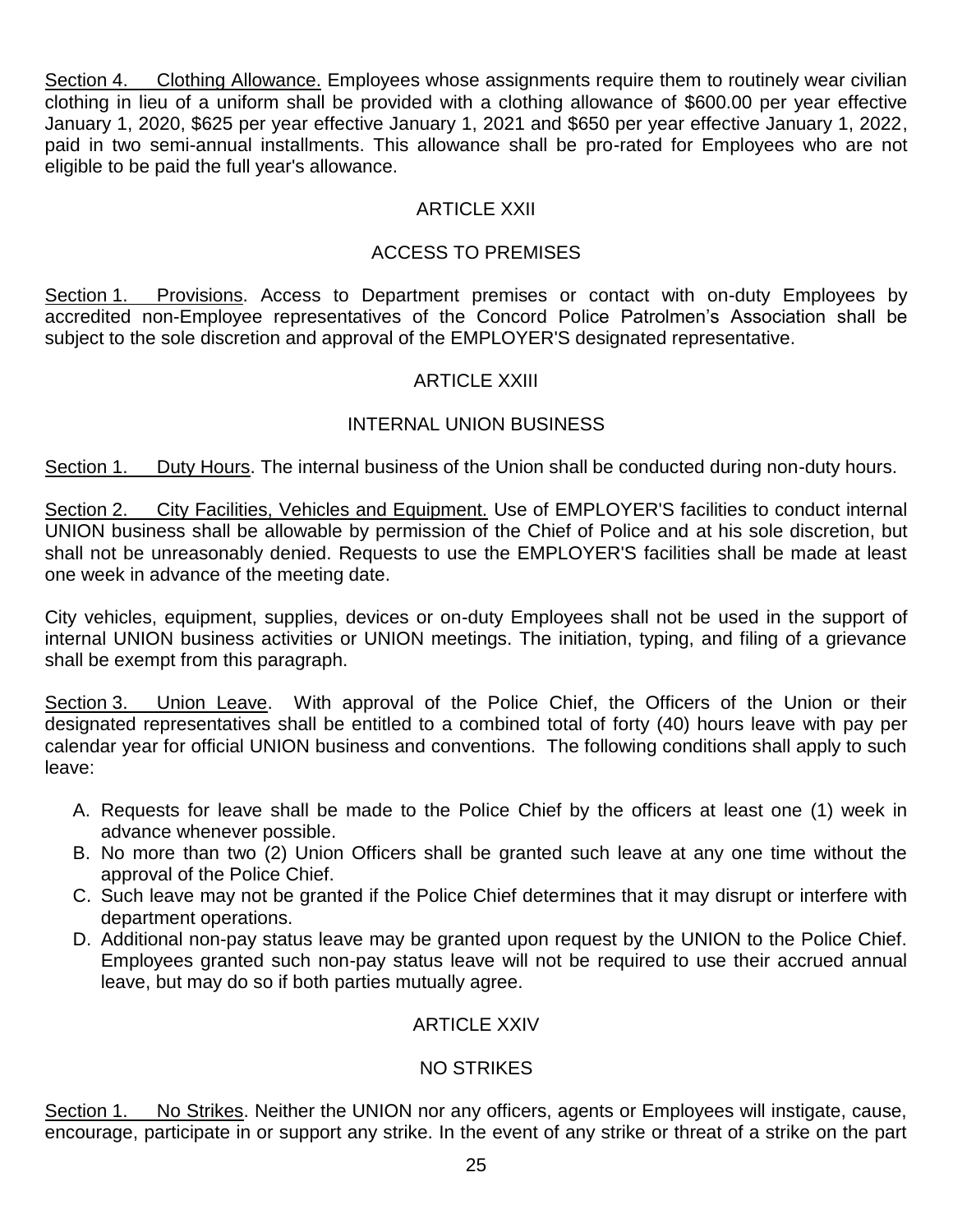of any Employee during the term of this Agreement, the UNION shall, upon the occurrence of such strike or learning of the threat thereof, notify the Employees involved that such action by them is unauthorized and in violation of the provisions of this Agreement.

# ARTICLE XXV

# WAIVER OF AGREEMENT

Section 1. Waiver. The failure of the EMPLOYER or the UNION to insist, in any one or more situations, upon performance of any of the terms or provisions of this agreement shall not be considered a waiver or relinquishment of the right of the EMPLOYER or the UNION to future performance of any such term or provision of this agreement. The obligations of the EMPLOYER and the UNION to such future performance of the terms or provisions of this agreement shall continue in full force and effect.

#### ARTICLE XXVI

## FINAL RESOLUTION

Section 1. General. The Agreement expressed herein, in writing, constitutes the entire Agreement between the Parties and no oral statement shall add to or supersede any of its provisions. Any change in this Agreement must be mutually agreed upon by the parties and must be in writing.

# ARTICLE XXVII

#### MID TERM BARGAINING

Section 1. Procedure. In the event the EMPLOYER contemplates a change in a condition of employment, which is a mandatory subject of bargaining during the course of the contract period, the EMPLOYER will give notice to the UNION. The UNION may initiate a request to bargain such a change. Such a request must be initiated in writing within 7 days after notification to the UNION.

The following procedure shall govern:

1. The parties will meet to negotiate the change to resolution or impasse. In the event of an impasse, the EMPLOYER may implement its last official proposal.

Section 2. Dispute Resolution. In the event there is a claim that there has been a violation of this article, the matter will be subject for review only by the applicable procedures of the New Hampshire Public Employees' Labor Relations Board (PELRB) and shall not be subject to the grievance procedure embodied in this agreement.

# ARTICLE XXVIII

#### LABOR MANAGEMENT COMMITTEE

The Parties agree that it is in their best interests to maintain an open dialogue with respect to the administration of this agreement and the exchange of information relative to the performance of the Department's mission and the work performance of Unit members.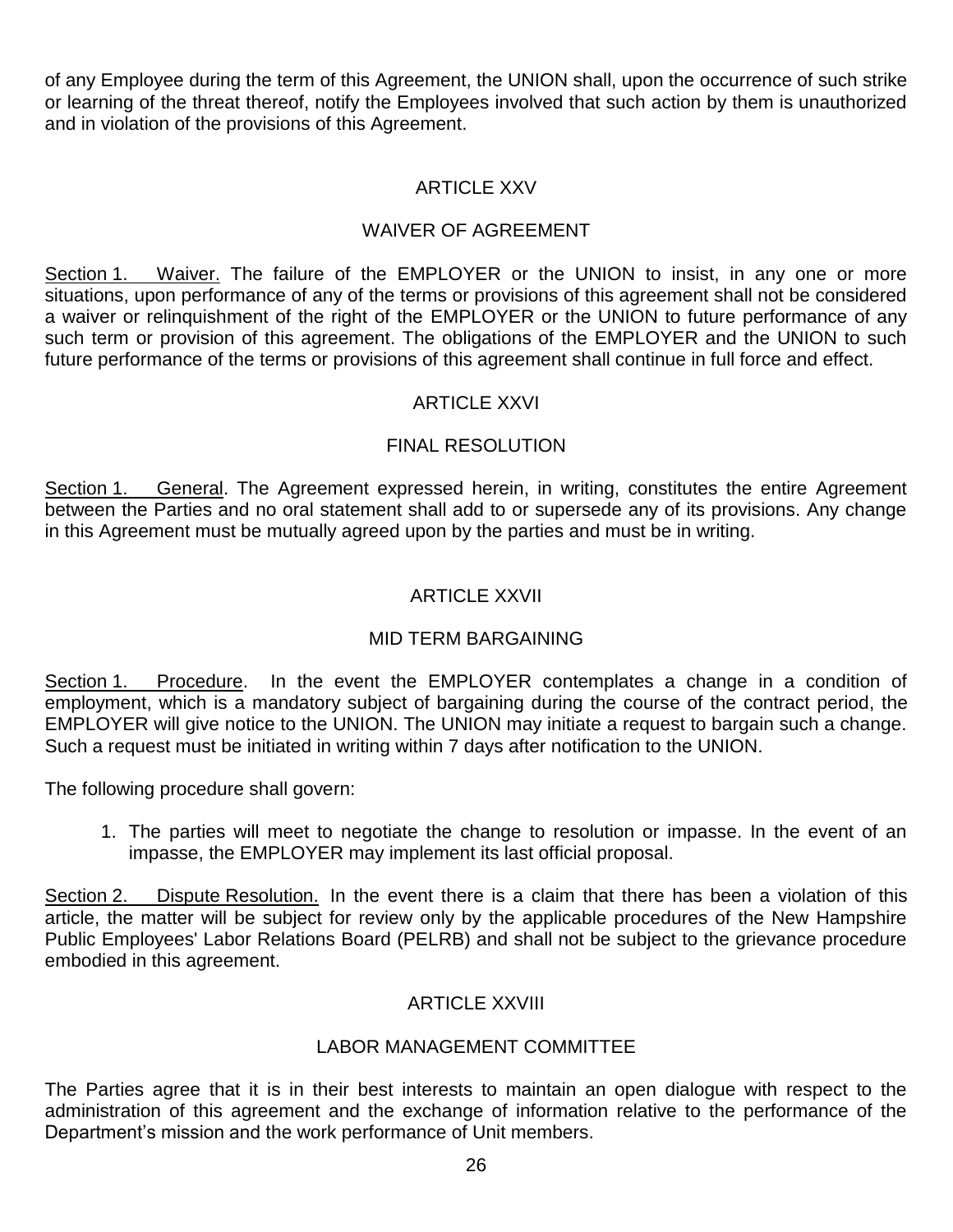The Parties agree that a Labor/Management Committee shall be established as of the effective date of this Agreement. The Labor/Management Committee shall consist of the members of the Parties' respective negotiating committees.

The Labor/Management Committee shall meet at least every other month, as needed, at a mutually agreeable time. Agenda items shall be exchanged between the Parties seven (7) days prior to such meetings, provided that additional items may be added to any agenda without notice. More frequent meetings of the Labor/Management Committee may be scheduled by the mutual agreement of the Parties at any time.

# ARTICLE XXIX

#### MASTER POLICE OFFICER

Effective January 1, 2020*,* on the 10th anniversary of full-time sworn police officer service with the City of Concord,(or 10 years of full-time sworn police officer service with a minimum of 3 years with the City of Concord), any officer below the rank of Sergeant may be bestowed the title of Master Police Officer.

Effective the first pay period following January 1, 2021, on the 8th anniversary of full-time sworn police officer service with the City of Concord,(or 8 years of full-time sworn police officer service with a minimum of 3 years with the City of Concord), any officer below the rank of Sergeant may be bestowed the title of Master Police Officer. The officer must:

- A. At the time of appointment be in good standing with the police department. Good standing is defined as obtaining a satisfactory overall score on the officer's most recent annual evaluation.
- B. Have obtained a score of 80% on the Sergeant's Written Examination. Employees not obtaining a score of 80% shall be permitted to re-take the Sergeant's Written Examination after thirty (30) days. A total of three re-takes, with at least thirty (30) days between test dates, shall be allowed before the Employee will have to wait until the next available testing date, as set forth in section D of this article.
- C. Employees are deemed to be eligible to take the Sergeant's Written Examination commencing no sooner than 12 months prior to when they can become a Master Police Officer.
- D. If no Sergeant's Written Examination has been offered during that time period, or if the employee was unable to take the test at the time it was offered, an examination will be administered during the month of October for those eligible.
- E. Effective the first pay period following January 1, 2020, duly qualified Master Police Officers shall receive an additional 4% of the Step 6/MAX annual base salary added to their hourly rate. This rate will increase to 5% on the first pay period following the 15th anniversary of full-time sworn police officer service with the City of Concord, (or 15 years of full-time sworn police officer service with a minimum of 3 years with the City of Concord) for those officers who have been bestowed the title of Master Police Officer.
- F. Once the Master Police Officer designation has been achieved, it shall not be removed by the City. However, in order to continue to receive the bonus, the Employee shall maintain good standing as defined above in Section 1.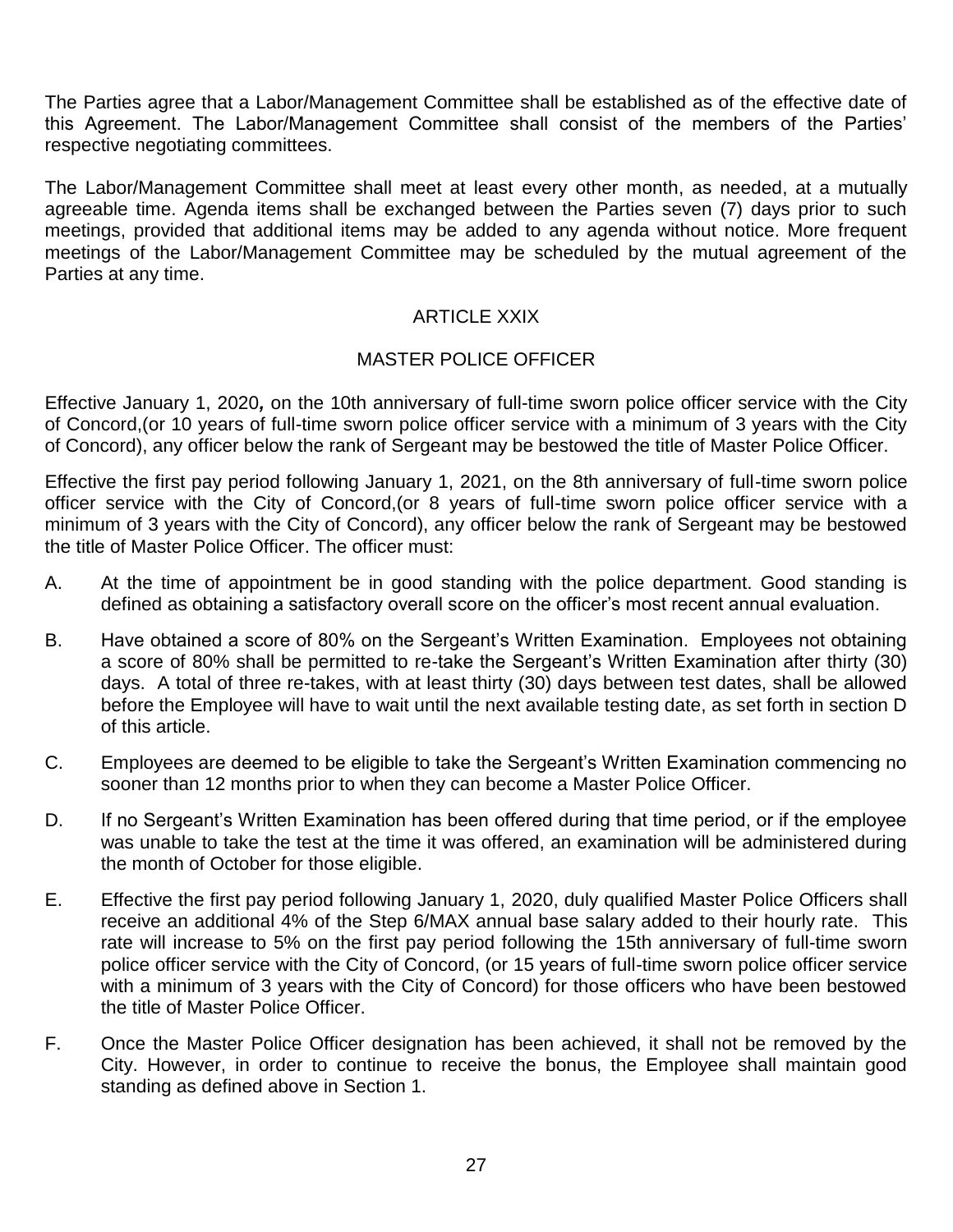This position will have no more authority than any other officer. The position will serve to recognize the officer to all citizens, merchants, family and peers for their landmark achievement. In accordance with this title, the officer will wear a single silver stripe with a rocker stripe surrounding a single star on his/her shirt sleeve to be consistent with the practices of the Concord Police Department pertaining to the wearing of rank.

## ARTICLE XXX

#### MARKET ADJUSTMENT

Section 1. In an effort to be fair and equitable to all parties involved, every member who has a combined 20 years of service as a full-time sworn police officer in the State of NH, or its equivalent in another state, will receive an adjustment to their salary in the amount of a 3% cash bonus of their current annual base salary at the time of payment to coincide with the payment of the officers' merit increase/bonus (the first full pay period following the anniversary date of each employee.). Commencing on January 1, 2018, the 3% bonus will be paid as a blended hourly pay rate addition effective the first full pay period after January  $1<sup>st</sup>$  of the year when the EMPLOYEE will have twenty years of full-time sworn police service. For those officers who have already achieved 20 years of combined service as a sworn police officer and previously received the annual cash bonus, the payment of the bonus as a blended hourly pay rate addition shall go into effect on January 1, 2018.

# ARTICLE XXXI

## HEALTH INSURANCE

#### Section 1. General.

The EMPLOYER will provide Employees with points (dollars) to be utilized in making purchases from the optional portions of the City's Beneflex (flexible benefits) Program. These points will be based upon the health insurance plan designations: One Person, Two Person, and Family Plan. Individual Employee point allocations shall be determined by the Plan for which the Employee is eligible.

#### *The following shall be effective until 6/30/20:*

The EMPLOYER will pay 90% of the Single, Two Person, or Family premium for the HMO 500 plan eligible for and chosen by the employee. In the event the EMPLOYEE is eligible for and chooses a more expensive plan, the EMPLOYEE will be responsible for any costs above this ceiling. In the event that a plan becomes available that is less expensive than the HMO 500 plan and the employee chooses that plan, the EMPLOYER will pay 90% of the Single, Two Person, or Family premium for that less expensive plan.

The EMPLOYER will pay 90% of the Single, Two Person, or Family premium for the dental plan eligible for and chosen by the employee.

In the event an employee chooses to not receive health insurance from the EMPLOYER, the employee shall be awarded opt out dollars as determined by the EMPLOYER. In the event an employee chooses to not receive health insurance but chooses to receive dental insurance from the EMPLOYER, the cost of the dental insurance premium paid for by the EMPLOYER shall be reduced from the opt out dollars awarded.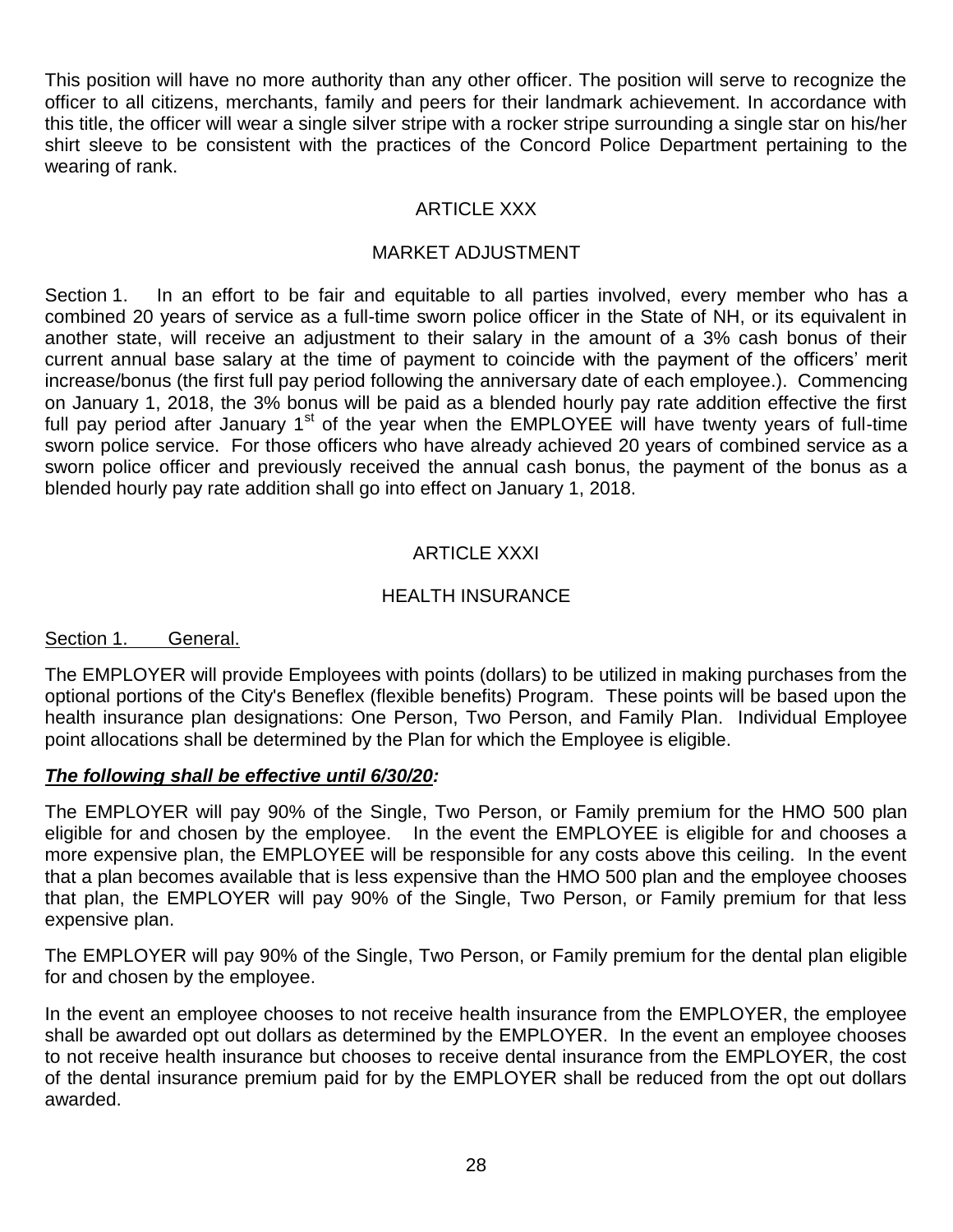The EMPLOYER reserves the right to change or provide alternate insurance carriers as the EMPLOYER deems appropriate so long as the new coverage and benefits are similar to the plan it is replacing.

# *The following shall be effective commencing 7/1/2020:*

Effective 7/1/20, the EMPLOYER will pay 95% of the Single, Two Person, or Family premium for the HDHP \$2/4K plan eligible for and chosen by the employee. Effective 7/1/22, the EMPLOYER will pay 90% of the Single, Two Person, or Family premium for the HDHP \$2/4K plan eligible for and chosen by the employee. The HDHP \$2/4K plan includes an out of pocket maximum of \$2000 for a Single plan or \$4000 for Two Person/Family plan per calendar year. In the event the EMPLOYEE elects to choose the HDHP \$2/4K plan, the EMPLOYER will place 50% (\$1000/\$2000) of the deductible in a Health Savings Account ("HSA") for the use and ownership of the EMPLOYEE at the beginning of the plan year. The 50% funding of the HSA for those EMPLOYEES that are eligible for and have chosen the HDHP \$2/4K shall remain in effect until a successor collective bargaining agreement is executed by the parties. In addition, the City will contribute a one-time payment in an HSA in the amount of \$250 for a Single plan and \$750 for a Two Person/Family plan on 7/1/22 for those employees who have chosen the HDHP \$2/4K plan for the fiscal year beginning 7/1/22.

In the event the EMPLOYEE is eligible for and chooses a more expensive plan, the EMPLOYEE will be responsible for any costs above the 90% of the Single, Two person or Family Premium for the HDHP \$2/4K. In the event that a plan becomes available that is less expensive than the HDHP \$2/4K plan, and the EMPLOYEE is eligible for and chooses that less expensive plan, the EMPLOYER will pay 90% of the Single, Two Person, or Family premium for that less expensive plan, although the EMPLOYER retains the right to modify the portion of the premium paid by the EMPLOYER for the less expensive plan so long as it is at least 90%. In the event the government eliminates the favorable treatment of the ACA, the parties agree to meet and discuss health care options.

In the event an employee chooses to not receive health insurance from the EMPLOYER, the employee shall be awarded opt out dollars as determined by the EMPLOYER. In the event an employee chooses to not receive health insurance but chooses to receive dental insurance from the EMPLOYER, the cost of the dental insurance premium paid for by the EMPLOYER shall be reduced from the opt out dollars awarded.

The EMPLOYER will pay 90% of the Single, Two Person, or Family premium for the dental plan eligible for and chosen by the employee.

The EMPLOYER reserves the right to change or provide alternate insurance carriers as the EMPLOYER deems appropriate so long as the new coverage and benefits are similar to the plan it is replacing.

Section 2. Beneflex Program The EMPLOYER'S Beneflex Program is a matter of City policy and is not a part of this Agreement, nor shall any benefits provided under the Beneflex Program be otherwise provided for within this Agreement. Any matter, any issue, or any question concerning the content or the administration of the City's Beneflex Plan remains within the sole discretion of the City and any review or resolution of those matters will be accomplished through the applicable City procedures and forums.

Section 3. Affordable Care Act ("ACA"). The parties acknowledge that the Affordable Care Act ("ACA") has a so-called Cadillac Tax that was previously scheduled to take effect on January 1, 2018, and was recently repealed*.* To the extent necessary, the EMPLOYER or the UNION may immediately reopen this Agreement solely for the limited purpose of negotiating any changes in the health insurance plan and the health insurance article that may be necessary to avoid the application of any future the Cadillac Tax to the EMPLOYER or any plan administrator, insurer or plan participant. An initial bargaining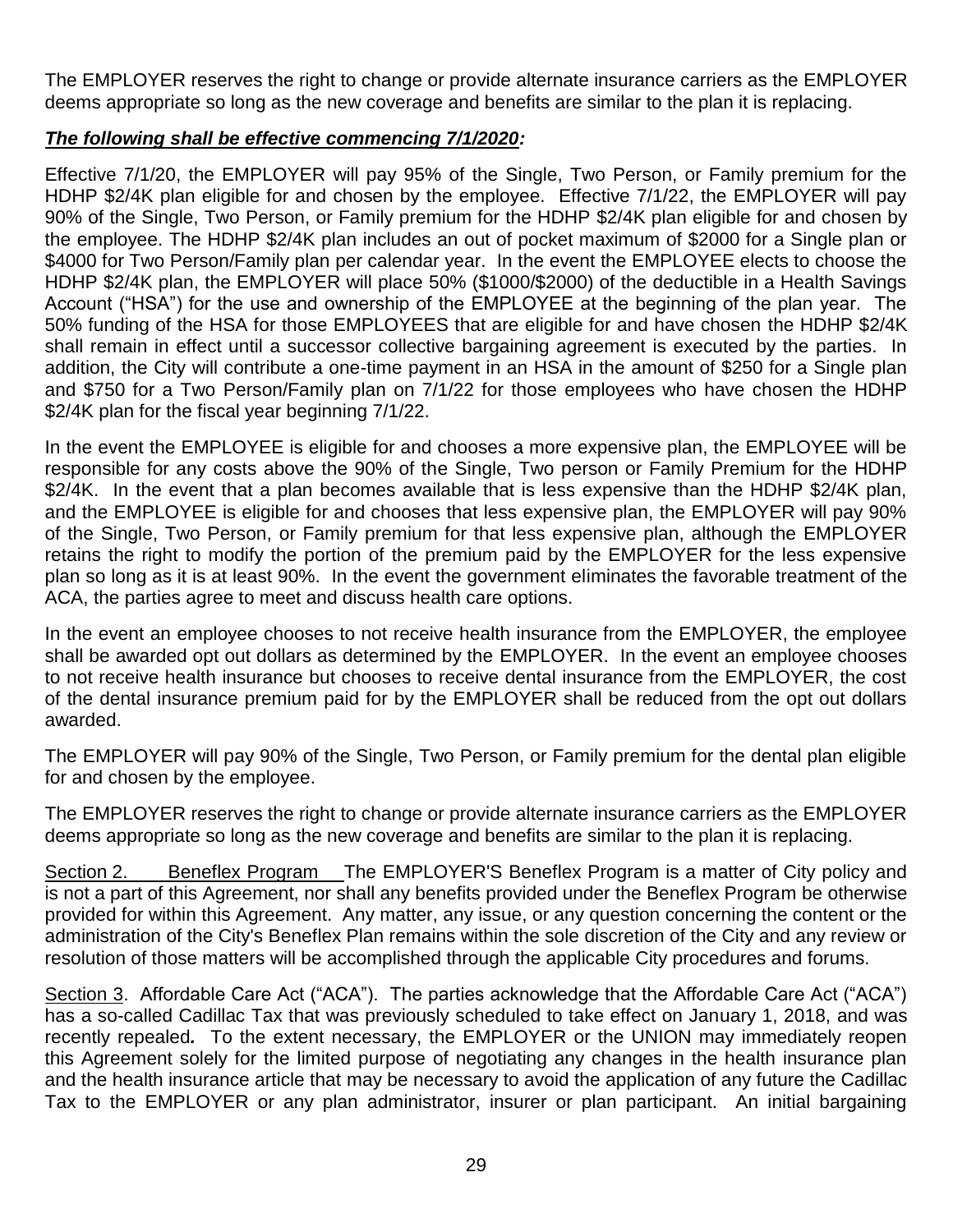session shall be held within ten (10) days of a request to reopen, unless another schedule is agreed to by the parties.

# ARTICLE XXXII

## RETIREMENT BADGE

Members of the Union shall be eligible to obtain a "Retirement Badge" of a model and style consistent with that in use at the time of this agreement upon their retirement from the Concord Police Department. Only those members who have left the Concord Police Department with a "Service Retirement" or a "Disability Retirement" (as defined by the New Hampshire Retirement System on the effective date of retirement) and are in good standing are eligible under this article. There shall be no cost in any way to the City under this article.

For the purposes of this article, good standing shall be defined as having not engaged in any conduct that brings disrepute upon the Department and/or the City.

#### ARTICLE XXXIII

## EVALUATIONS AND COMMAND AREA DESK NOTES

At the time of an employee's annual evaluation, notes for individual employees are to be deleted except for the preceding 24 months. The City agrees to meet and confer at a mutually agreeable time to discuss the development of a new evaluation form, and to allow CPPA to present non-binding input relative to a revised evaluation form.

#### ARTICLE XXXIV

#### **RESIDENCY**

All sworn members of the Concord Police Patrolmen's Association shall reside within fifty (50) road miles of the Concord city line.

Sworn officers shall submit a written notice (Change of Address Form) to the Chief of Police when moving from one permanent address to another.

#### ARTICLE XXV

#### LIABILITY AND INDEMNIFICATION

The EMPLOYER agrees pursuant to New Hampshire RSA 31:105 to indemnify and save harmless for loss of damage any EMPLOYEE from personal financial loss and expense including reasonable legal fees and costs, if any, arising out of any claim, demand, suit or judgment by reason of negligence or other act resulting in accidental injury to a person or accidental damage to or destruction of property if the indemnified person at the time of the accident resulting in the injury, damage or destruction was acting in the scope of their employment.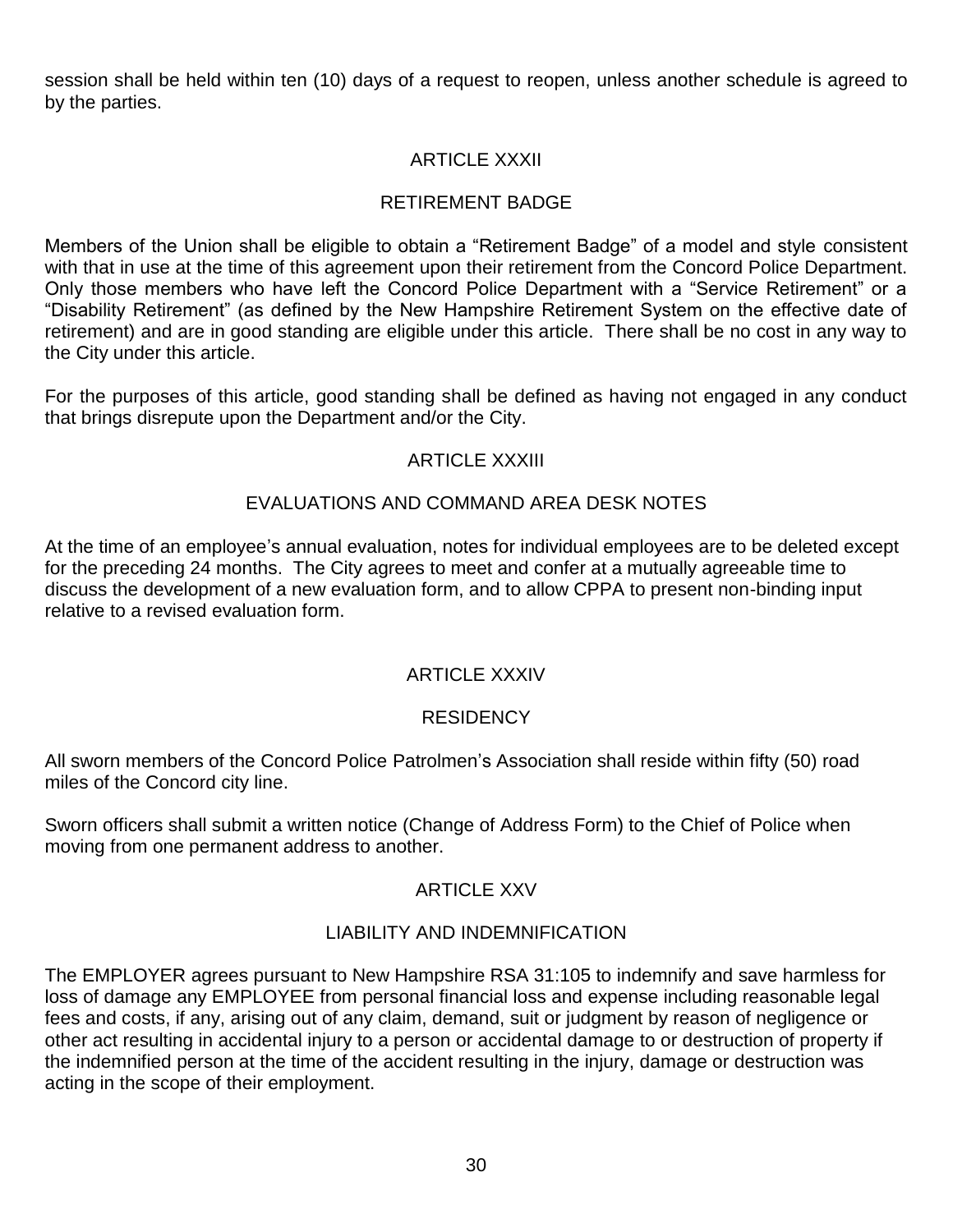### **ARTICLE XXXVI**

#### **TERM OF AGREEMENT**

EXPLANATION: This Agreement covers the period from 1/1/20 - 12/31/2022. It shall not take full force and effect until it is ratified and signed by both parties. This means that upon the signing of this Agreement by both parties, the terms of this Agreement will then be in full force and effect from that date forward only.

Duration. This Agreement shall take effect as of date of signing to continue in full force and Section 1. effect through 12/31/2022. Thereafter, it shall be automatically renewed from year to year, beginning 1/1/2023, unless either Party acts to terminate it.

Section 2. Termination. If either party desires to terminate the automatic renewal of this Agreement, or any part thereof, written notice of such intention shall be delivered to the other Party, no later than June 10th, immediately preceding the desired termination date of 12/31/2022. A Party, upon receipt of notice of termination, shall, no later than July 10, notify the other Party if it desires to terminate all or part of this Agreement. In the event that either party notifies the other of its intent to terminate this Agreement, then this Agreement shall terminate on 12/31/2022.

Negotiations. In the event either Party issues a notice of termination as provided above, Section 3. both parties hereby agree to commence, in good faith, collective bargaining with respect to terms of a new Agreement no later than September 10th. If either the date of the notice or date of the commencement of negotiations falls upon a Saturday, Sunday or Holiday, such date shall be considered to be the next following regular working day of the EMPLOYER. Negotiations hereunder shall be conducted by authorized representatives of the UNION and the EMPLOYER.

In witness whereof, the parties hereunto cause their names to be hereunto affixed and to duplicate hereof by their duly authorized officer, as of the  $20A$  day of  $A_{1}$ :  $1$  2020. Both such signed copies shall be considered originals.

Witness:

Witness:

Approved as to form and execution

The City of Concord By: **City Manager** 

**The Concord Police** Patrolmen's Association

By:

President

Danielle Pacik, Deputy City Solicitor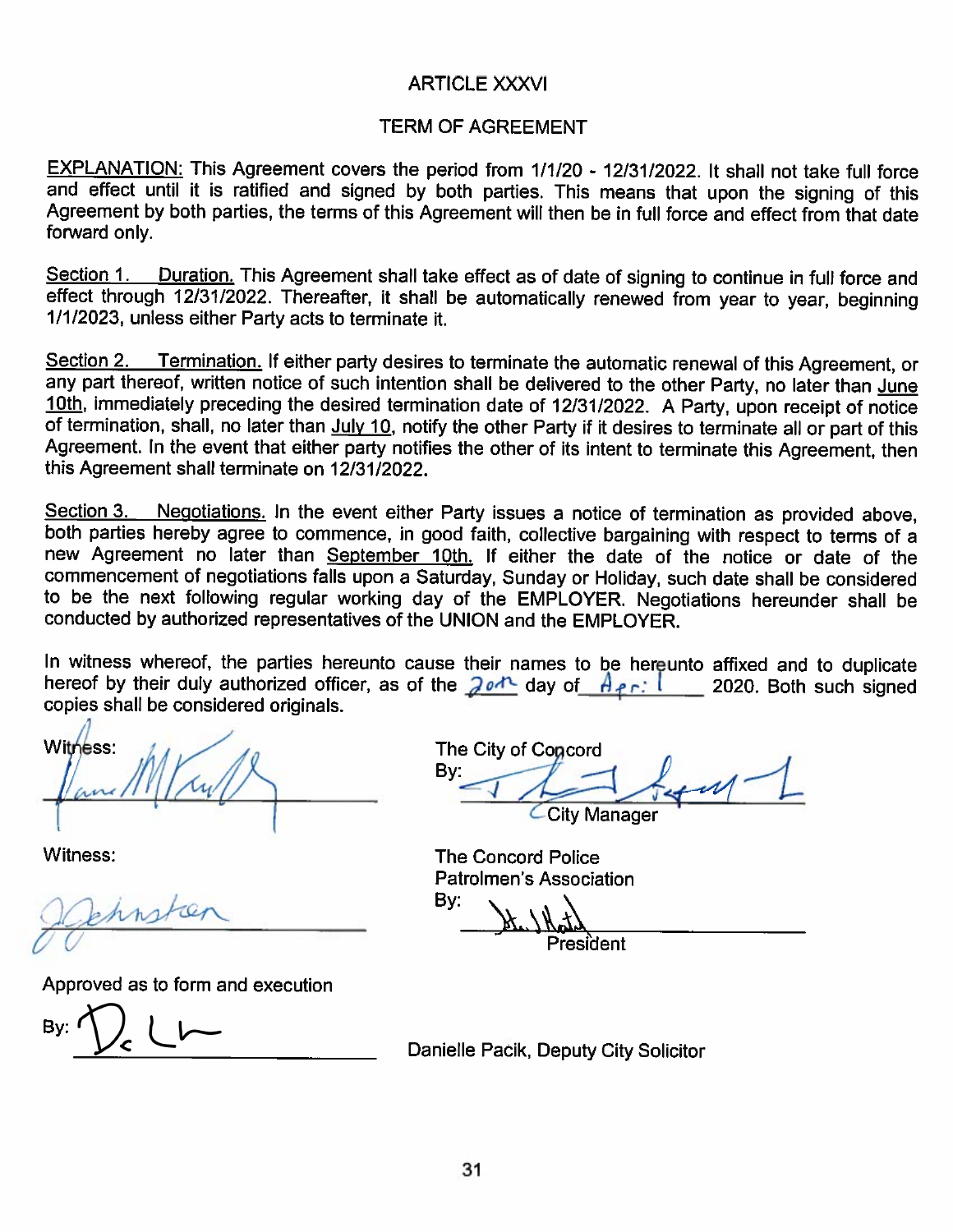# LETTER OF UNDERSTANDING **BETWEEN**

## THE CITY OF CONCORD

#### AND

# CONCORD POLICE PATROLMEN'S ASSOCIATION CONCERNING REDUCING THE NUMBER OF PERSONNEL INVESTIGATIONS OF THE CONCORD POLICE PATROLMEN'S ASSOCIATION

The Parties agree that a well defined system for the administration of discipline including objective standards and guidelines that are administered in a consistent fashion should be applied to all employees equitably and without bias or prejudice.

The Parties recognize that it is in the best interests of all members of the Concord Police Department that the investigation of a complaint should be conducted in a prompt, thorough and impartial manner in regard to any allegations of possible misconduct of members of the Unit. In pursuit of these common goals, the Parties agree to the following:

- A. The Parties shall strive to make a reduction in personnel investigations, in regard to externally and internally generated complaints, a Departmental goal.
- B. The City will develop and maintain a database with regard to the type and nature of both internally and externally generated complaints. In maintaining this database, the City shall at all times abide by any state, local or federal laws, regulations and rules in regard to confidentiality of employee records.
- C. The City shall share this information with the Union, or any bona fide representative of the Union, in regard to the database collection. The Union agrees that the City may redact identifying information to protect the confidentiality of individual patrolmen. However, the City shall disclose individual employee records upon the request and agreement of the individual employee.
- D. The Parties agree that it is the right of each patrolman to be provided with a copy of the City of Concord's disciplinary procedure, whether it entails a City of Concord Police Department General Order or the City of Concord Personnel Rules and Regulations or any other source. The City will initiate a workshop or seminar for all employees to attend in order to explain to each employee their rights and obligations under the City of Concord's disciplinary procedure and the interaction between the collective bargaining agreement, the City of Concord Police Department's Rules and Regulations, the City of Concord's Personnel Regulations and any other rule or matter that may be utilized by the City of Concord in administering discipline. This workshop or seminar should be updated periodically to reflect changes in policy and to inform new hires of their rights and obligations.
- E. The City agrees to amend its General Orders, Rules and Regulations and/or Personnel Rules in regard to individual investigations to include the following rights of the employees:
- F. The City agrees to provide sufficient information in regard to any complaint initiated against an individual to allow that individual to be able to adequately respond.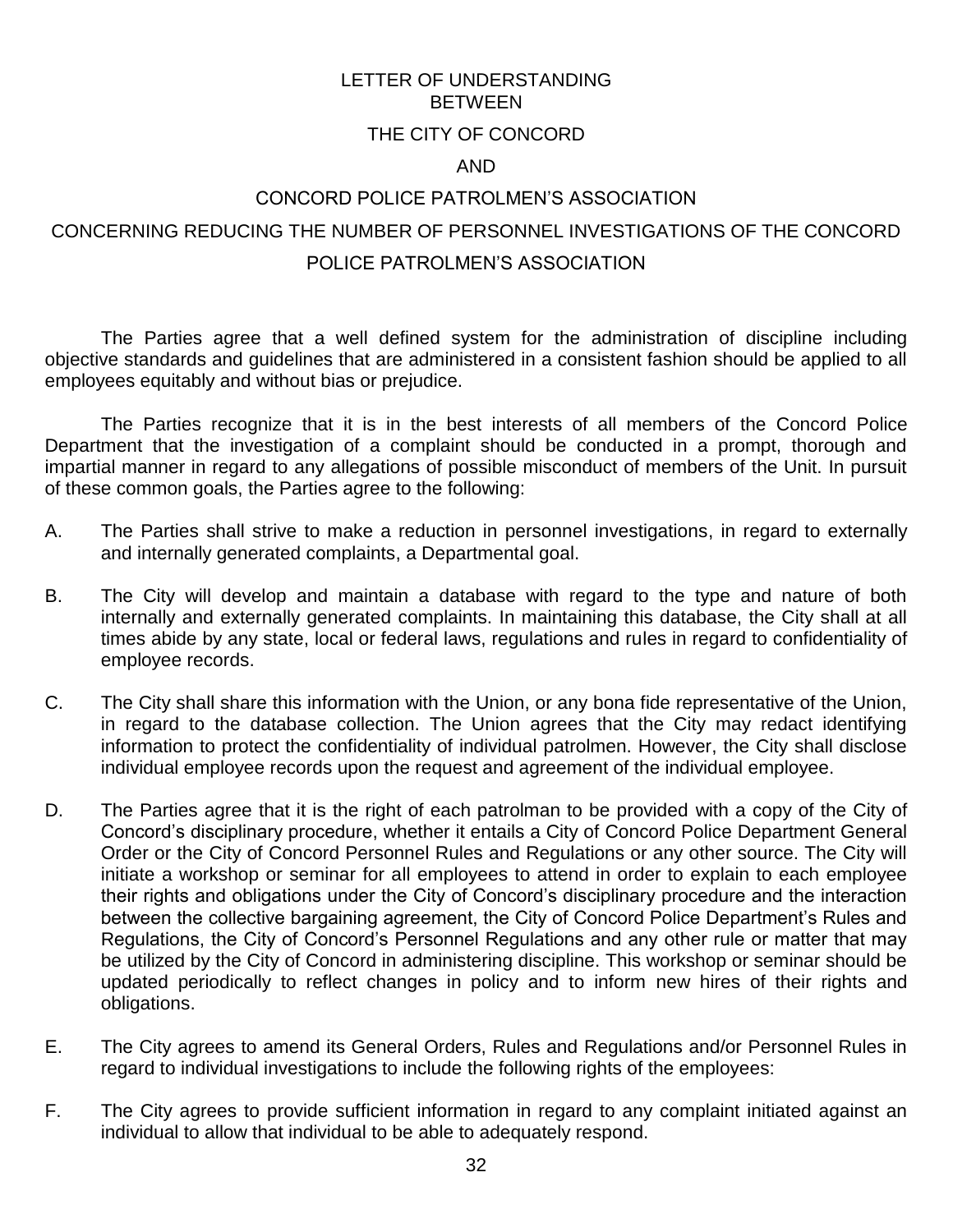- **G. The City agrees that the employee may request a status report as to the investigation of any particular matter.**
- **H. The Parties agree that any individuals who have availed themselves of an appeal of discipline from their superiors to the City of Concord Personnel Appeals Board may request an informal review of the discipline in order to attempt to resolve the issue prior to the actual Personnel Appeals Board hearing. The employee or their representative must file a request for an informal session within thirty (30) calendar days from receipt of the written discipline. This time limit may be waived by agreement of the Parties. The notice of a request for an informal review will be forwarded to the Chief of Police and the Personnel Director of the City of Concord.**

**For the UNION:** 

For the CITY:  $\frac{f}{\sqrt{2}}$ 

**Date: 1** . 18 . 17

Date: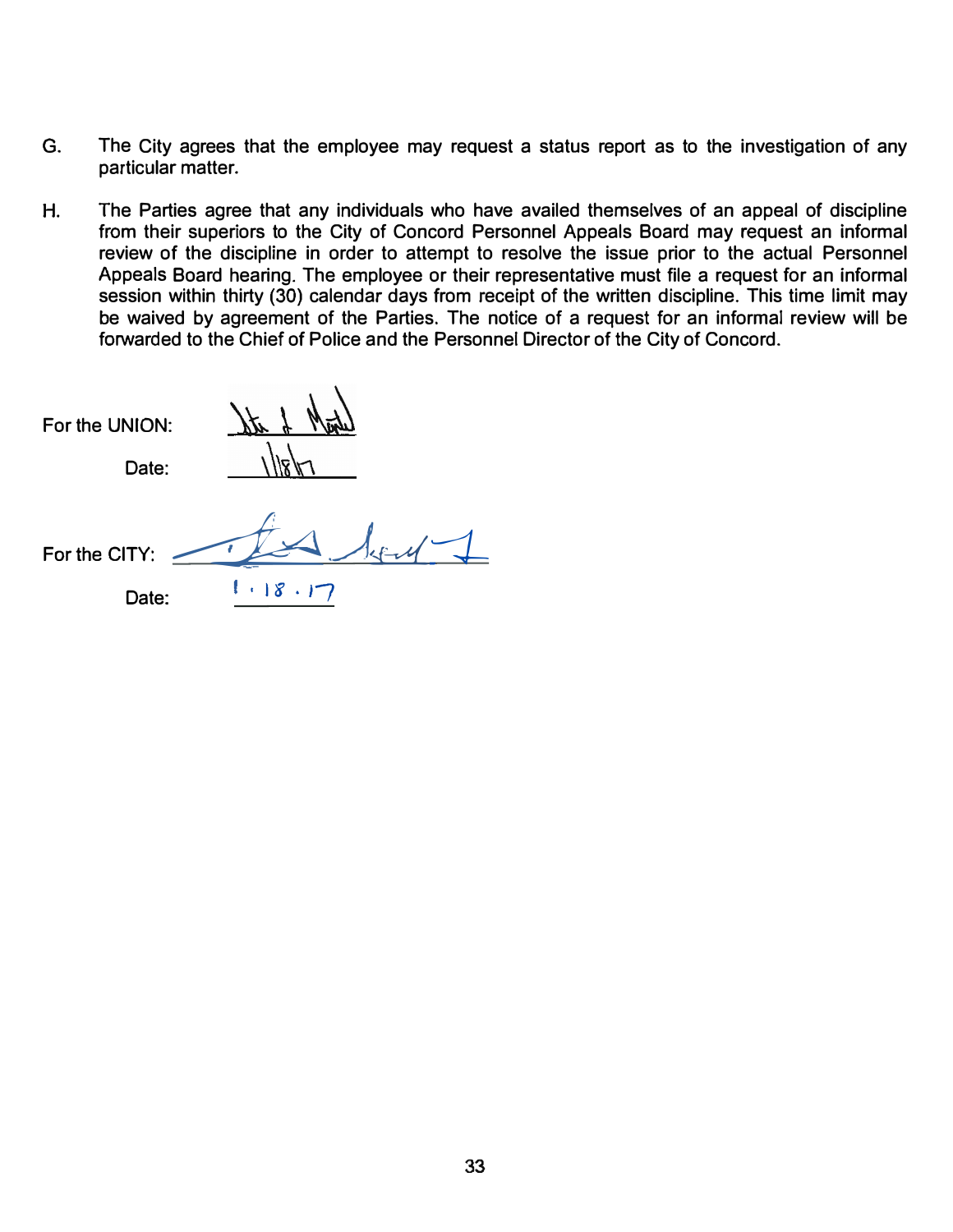#### **LETTER OF UNDERSTANDING**

#### **BETWEEN**

#### THE CITY OF CONCORD

#### **AND**

#### **CONCORD POLICE PATROLMEN'S ASSOCIATION**

#### **CONCERNING COMMUNITY POLICING**

WHEREAS, it is recognized and understood by the Parties that the Parties have a mutual interest in initiating and further developing community policing: and

WHEREAS, the Parties have defined community policing as solving problems in partnership with community organizations, both formal and informal; and

WHEREAS, the Parties wish to work together to balance the need to respond to calls for emergency service with the approach of non-emergency outreach in order to prevent crime through developing problem-solving partnerships with the community.

THEREFORE, the Parties agree to work together to identify areas of the City with problems, to train and educate officers regarding what steps they can take to promote community policing and what resources are available, to assist officers in understanding the Department's expectations, identifying those skills such as listening, courtesy, interpersonal communication skills and follow up contact needed to promote community policing thereby improving the quality of services provided by the Concord Police Department to the citizens which it serves.

For the UNION:

Date:

For the CITY:

 $4$ ush $1$ 

 $1.18.17$ 

Date: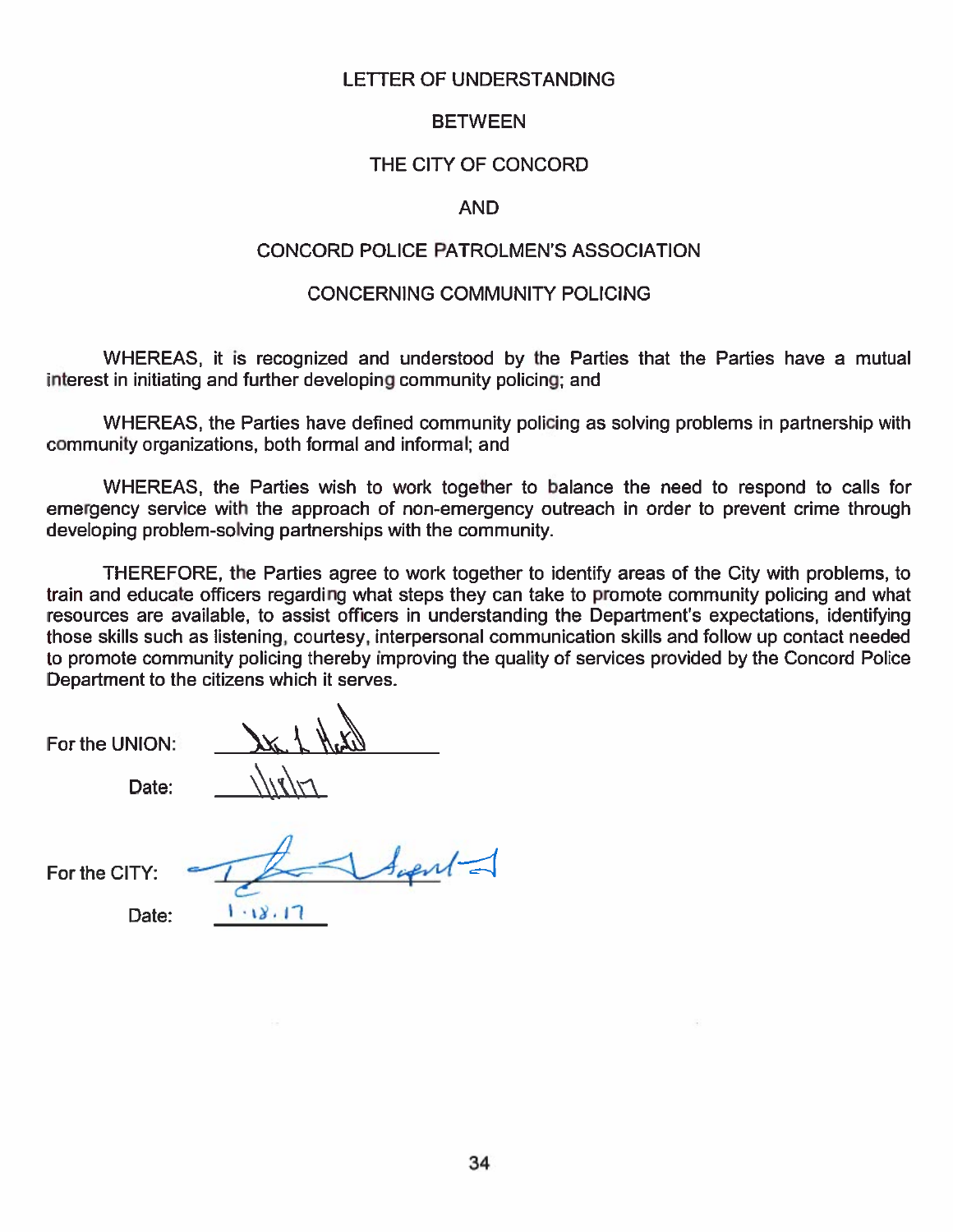# Appendix A **Effective January 2020**

|                            |             |             |             |             |             |                         |                           | MAX+           | MAX+           | MAX+ 5%         |
|----------------------------|-------------|-------------|-------------|-------------|-------------|-------------------------|---------------------------|----------------|----------------|-----------------|
|                            |             |             |             |             |             |                         |                           | 4% MPO @       | 5% MPO @       | MPO +3% 20      |
| <b>Effective 1/5/2020</b>  | Step 1      | Step 2      | Step 3      | Step 4      | Step 5      | Step 6                  | MAX                       | 10 years       | 15 Years       | <b>YR</b>       |
| Hourly                     | 25.97<br>\$ | \$<br>27.27 | 28.91<br>\$ | 30.64<br>\$ | 32.48<br>\$ | 34.43<br>\$             | \$<br>34.43               | 35.81<br>\$    | 36.15<br>\$    | 37.23<br>\$     |
| Weekly                     | \$1,038.80  | \$1,090.80  | \$1,156.40  | \$1,225.60  | \$1,299.20  | \$1,377.20              | \$1,377.20                | 1,432.40<br>\$ | 1,446.00<br>\$ | 1,489.20<br>\$  |
| Yearly                     | \$54,017.60 | \$56,721.60 | \$60,132.80 | \$63,731.20 | \$67,558.40 |                         | $$71,614.40$ $$71,614.40$ | \$74,484.80    | \$75,192.00    | 77,438.40<br>\$ |
| Merit 3%                   | \$          | \$          | \$          | \$          | \$          | \$                      | \$2,148.43                | \$2,234.54     | \$2,255.76     | 2,323.15        |
| <b>Total Yearly</b>        | \$54,017.60 | \$56,721.60 | \$60,132.80 | \$63,731.20 | \$67,558.40 | \$71,614.40             | \$73,762.83               | \$76,719.34    | \$77,447.76    | 79,761.55       |
|                            |             |             |             |             |             |                         |                           |                |                |                 |
| <b>DEU 7%</b>              |             |             |             |             |             |                         |                           |                |                |                 |
|                            |             |             |             |             |             |                         |                           | MAX+           | $MAX +$        | MAX+ 5%         |
|                            |             |             |             |             |             |                         |                           | 4% MPO @       | 5% MPO @       | MPO +3% 20      |
| <b>Effective 1/5/2020</b>  | Step 1      | Step 2      | Step 3      | Step 4      | Step 5      | Step 6                  | <b>MAX</b>                | 10 years       | 15 Years       | <b>YR</b>       |
| Hourly                     | 27.79<br>\$ | 29.18<br>\$ | 30.93<br>\$ | 32.78<br>\$ | 34.75<br>\$ | 36.84<br>\$             | 36.84<br>\$               | 38.31<br>\$    | 38.68<br>\$    | 39.84<br>\$     |
| Weekly                     | \$1,111.60  | \$1,167.20  | \$1,237.20  | \$1,311.20  | \$1,390.00  | $1,473.60$ \$<br>\$     | 1,473.60                  | 1,532.40<br>\$ | \$<br>1,547.20 | 1,593.60<br>\$  |
| Yearly                     | \$57,803.20 | \$60,694.40 | \$64,334.40 | \$68,182.40 | \$72,280.00 |                         | \$76,627.20 \$76,627.20   | \$79,684.80    | \$80,454.40    | 82,867.20<br>\$ |
| Merit 3%                   | \$          | \$          | \$          | \$          | \$          | \$                      | \$2,298.82                | \$2,390.54     | \$2,413.63     | 2,486.02<br>-S  |
| <b>Total Yearly</b>        | \$57.803.20 | \$60,694.40 | \$64,334.40 | \$68,182.40 | \$72,280.00 | \$76,627.20             | \$78,926.02               | \$82,075.34    | \$82,868,03    | 85,353.22<br>\$ |
|                            |             |             |             |             |             |                         |                           |                |                |                 |
| CID, DVO, CRO and SRO 1.5% |             |             |             |             |             |                         |                           |                |                |                 |
|                            |             |             |             |             |             |                         |                           | MAX+           | MAX+           | MAX+ 5%         |
|                            |             |             |             |             |             |                         |                           | 4% MPO @       | 5% MPO @       | MPO +3% 20      |
| <b>Effective 1/5/2020</b>  | Step 1      | Step 2      | Step 3      | Step 4      | Step 5      | Step 6                  | <b>MAX</b>                | 10 years       | 15 Years       | <b>YR</b>       |
| Hourly                     | 26.36<br>\$ | 27.68<br>\$ | 29.34<br>\$ | 31.10<br>\$ | 32.97<br>\$ | 34.95<br>\$             | 34.95<br>\$               | 36.35<br>\$    | 36.70<br>\$    | 37.80<br>- \$   |
| Weekly                     | \$1,054.40  | \$1,107.20  | \$1,173.60  | \$1,244.00  | \$1,318.80  | \$1,398.00              | $\mathsf{S}$<br>1,398.00  | 1,454.00<br>\$ | 1,468.00<br>\$ | 1,512.00<br>\$  |
| Yearly                     | \$54,828.80 | \$57,574.40 | \$61,027.20 | \$64,688.00 | \$68,577.60 | \$72,696.00             | 572,696.00                | \$75,608.00    | \$76,336.00    | \$<br>78,624.00 |
| Merit 3%                   | \$          | \$          | \$          | \$          | \$          | \$                      | \$2,180.88                | \$2,268.24     | \$<br>2,290.08 | 2,358.72        |
| <b>Total Yearly</b>        | \$54,828.80 | \$57,574.40 | \$61,027.20 | \$64,688.00 |             | \$68,577.60 \$72,696.00 | \$74,876.88               | \$77,876.24    | \$78,626.08    | 80,982.72<br>\$ |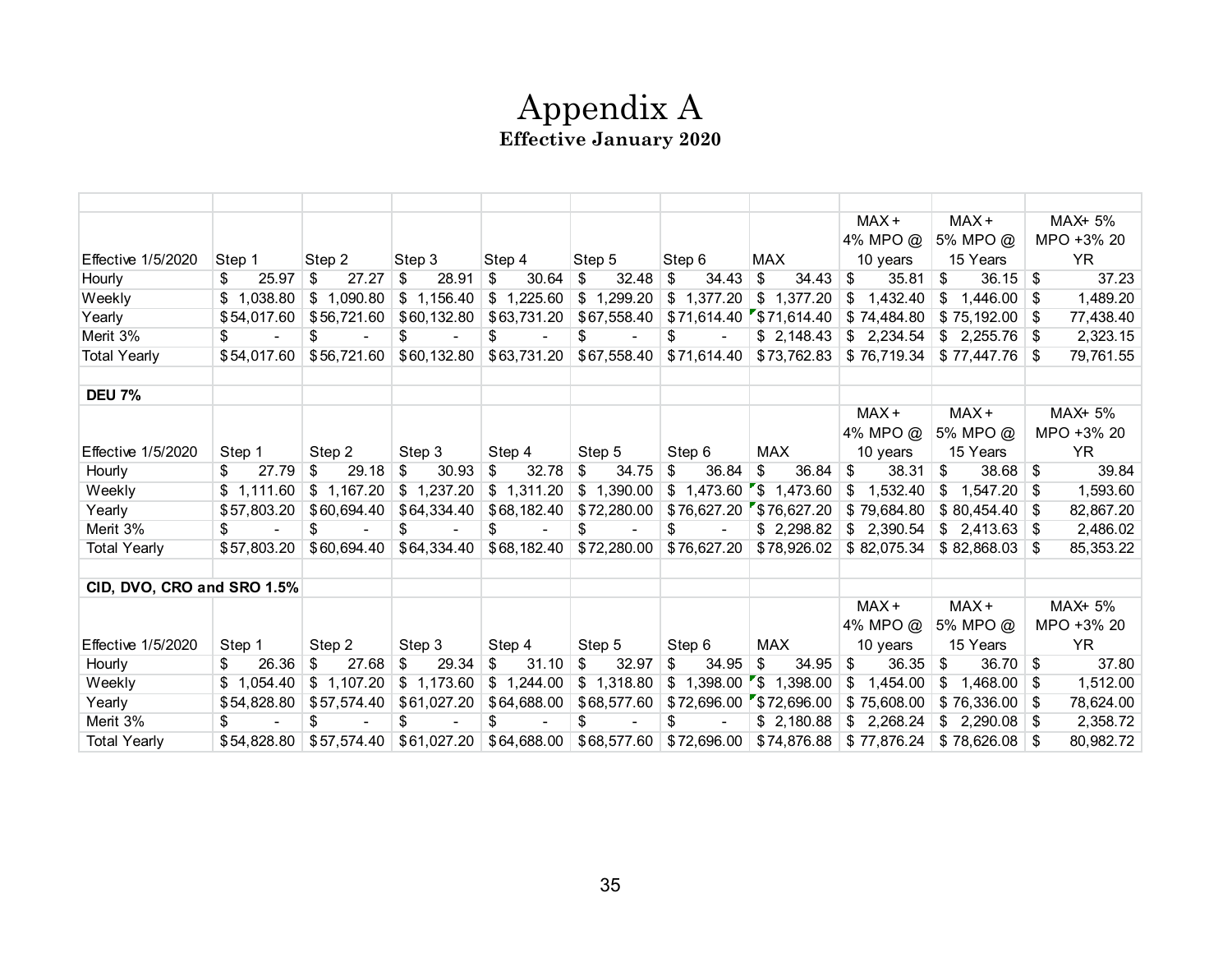# Appendix B **Effective January 2021**

| 2.75%                      |              |                |                           |                          |             |                |                           |                |                |                   |
|----------------------------|--------------|----------------|---------------------------|--------------------------|-------------|----------------|---------------------------|----------------|----------------|-------------------|
|                            |              |                |                           |                          |             |                |                           | $MAX +$        | $MAX +$        |                   |
|                            |              |                |                           |                          |             |                |                           | 4% MPO @       | 5% MPO @       | MAX+ 5% MPO       |
| <b>Effective 1/3/2021</b>  | Step 1       | Step 2         | Step 3                    | Step 4                   | Step 5      | Step 6         | MAX                       | 8years         | 15 Years       | +3% 20 YR         |
| Hourly                     | 26.68<br>\$  | 28.02<br>\$    | \$<br>29.71               | 31.48<br>\$              | 33.37<br>\$ | $\$\$<br>35.38 | \$<br>35.38               | 36.80<br>\$    | 37.15<br>\$    | \$<br>38.26       |
| Weekly                     | \$1,067.20   | \$1,120.80     | \$1,188.40                | \$1,259.20               | \$1,334.80  | \$1,415.20     | \$1,415.20                | \$<br>1,472.00 | \$<br>1,486.00 | 1,530.40<br>- \$  |
| Yearly                     | \$55,494.40  | \$58,281.60    | \$61,796.80               | \$65,478.40              | \$69,409.60 | \$73,590.40    | \$73,590.40               | \$76,544.00    | \$77,272.00    | 79,580.80         |
| Merit 3%                   | \$           | \$             | \$                        | \$                       | \$          | \$             | \$2,207.71                | \$2,296.32     | \$2,318.16     | 2,387.42          |
| <b>Total Yearly</b>        | \$55.494.40  | \$58,281.60    | \$61,796.80               | \$65,478.40              | \$69,409.60 | \$73,590.40    | \$75,798.11               | \$78,840.32    | \$79,590.16    | 81,968.22         |
|                            |              |                |                           |                          |             |                |                           |                |                |                   |
| <b>DEU 7%</b>              |              |                |                           |                          |             |                |                           |                |                |                   |
|                            |              |                |                           |                          |             |                |                           | $MAX +$        | $MAX +$        |                   |
|                            |              |                |                           |                          |             |                |                           | 4% MPO @       | 5% MPO @       | MAX+ 5% MPO       |
| <b>Effective 1/3/2021</b>  | Step 1       | Step 2         | Step 3                    | Step 4                   | Step 5      | Step 6         | <b>MAX</b>                | 8years         | 15 Years       | +3% 20 YR         |
| Hourly                     | 28.55<br>\$. | 29.98<br>\$    | 31.79<br>\$               | 33.68<br>\$              | \$<br>35.71 | \$<br>37.86    | $\mathfrak{S}$<br>37.86   | \$<br>39.37    | 39.75<br>\$    | \$<br>40.94       |
| Weekly                     | \$1,142.00   | \$1,199.20     | \$1,271.60                | \$1,347.20               | \$1,428.40  |                | $$1,514.40$ \ \$ 1,514.40 | \$<br>1,574.80 | \$<br>1,590.00 | 1,637.60<br>- \$  |
| Yearly                     | \$59,384.00  | \$62,358.40    | \$66,123.20               | \$70,054.40              | \$74,276.80 |                | $$78,748.80$ $$78,748.80$ | \$81,889.60    | \$82,680.00    | 85,155.20<br>- \$ |
| Merit 3%                   | \$           | \$.            | \$                        | \$                       | \$          | \$             | \$2,362.46                | \$2,456.69     | \$2,480,40     | 2,554.66<br>-SG   |
| <b>Total Yearly</b>        | \$59,384.00  | \$62,358.40    | \$66,123.20               | \$70,054.40              | \$74,276.80 | \$78,748.80    | \$81,111.26               | \$84,346.29    | \$85,160.40    | 87,709.86         |
|                            |              |                |                           |                          |             |                |                           |                |                |                   |
| CID, DVO, CRO and SRO 1.5% |              |                |                           |                          |             |                |                           |                |                |                   |
|                            |              |                |                           |                          |             |                |                           | $MAX +$        | $MAX +$        |                   |
|                            |              |                |                           |                          |             |                |                           | 4% MPO @       | 5% MPO @       | MAX+ 5% MPO       |
| Effective 1/3/2021         | Step 1       | Step 2         | Step 3                    | Step 4                   | Step 5      | Step 6         | MAX                       | 8years         | 15 Years       | +3% 20 YR         |
| Hourly                     | 27.08<br>\$. | 28.44<br>\$    | 30.16<br>\$               | \$<br>31.95              | \$<br>33.87 | \$<br>35.91    | 35.91<br>\$               | \$<br>37.35    | \$<br>37.71    | \$<br>38.84       |
| Weekly                     | \$1,083.20   | 1,137.60<br>\$ | $\mathcal{L}$<br>1,206.40 | $\mathbb{S}$<br>1,278.00 | \$1,354.80  | \$1,436.40     | \$1,436.40                | \$<br>1,494.00 | 1,508.40<br>\$ | 1,553.60<br>-S    |
| Yearly                     | \$56,326.40  | \$59,155.20    | \$62,732.80               | \$66,456.00              | \$70,449.60 |                | $$74,692.80$ $$74,692.80$ | \$77,688.00    | \$78,436.80    | 80,787.20         |
| Merit 3%                   | \$           | \$             | \$                        | \$                       | \$          | \$             | \$2,240.78                | \$2,330.64     | \$2,353.10     | 2,423.62          |
| <b>Total Yearly</b>        | \$56,326.40  | \$59,155.20    | \$62,732.80               | \$66,456.00              | \$70,449.60 | \$74,692.80    | \$76,933.58               | \$80,018.64    | \$80,789.90    | 83,210.82<br>-S   |